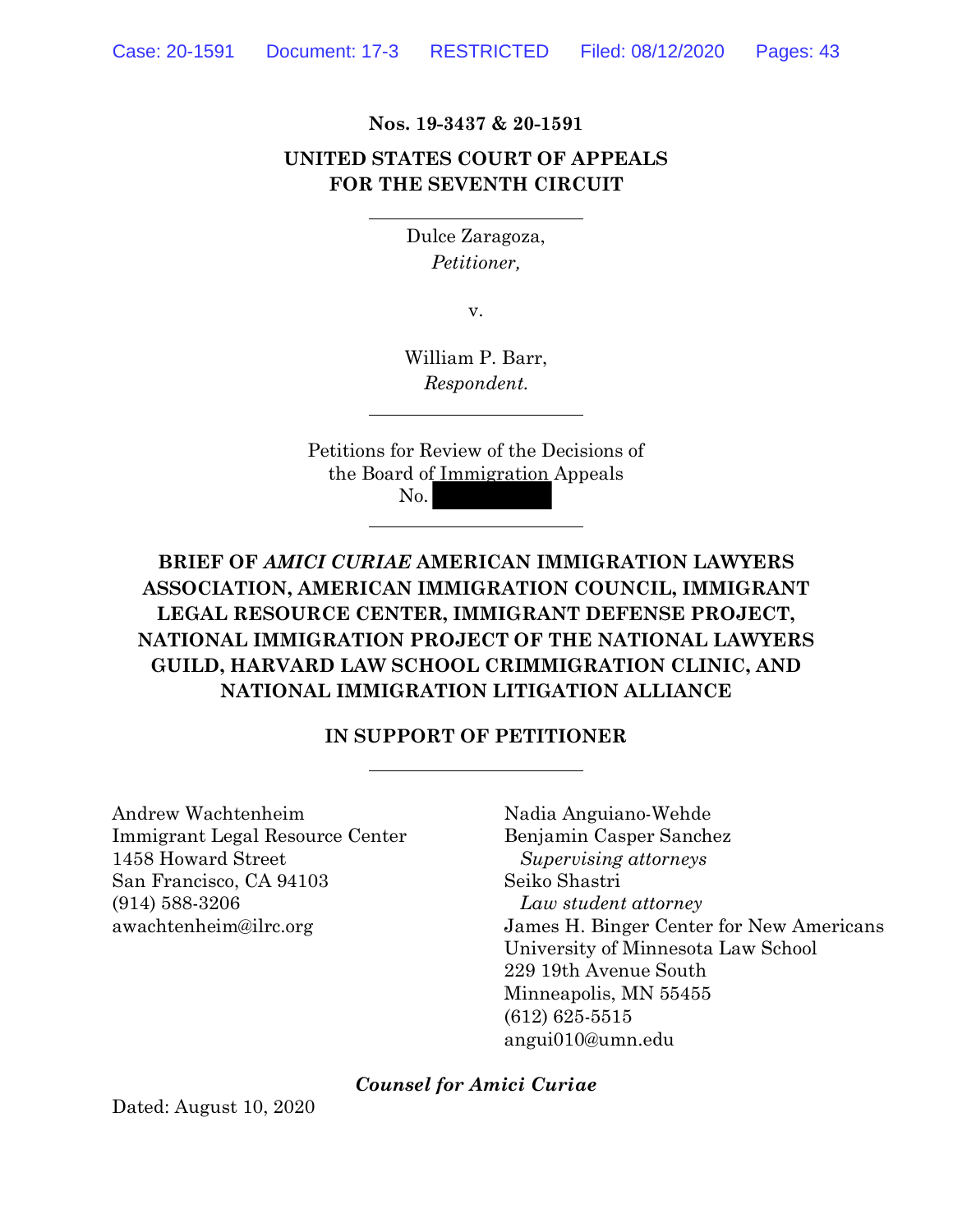# **TABLE OF CONTENTS**

| L.<br><i>Thomas/Thompson's</i> Reinterpretation of 8 U.S.C. § 1101(a)(48)(B) is<br>Owed No Deference and Should be Rejected by This Court  4                                                                  |
|---------------------------------------------------------------------------------------------------------------------------------------------------------------------------------------------------------------|
| A.                                                                                                                                                                                                            |
| <b>B.</b>                                                                                                                                                                                                     |
| $\mathbf{C}$ .<br>Thomas/Thompson contravenes congressional intent14                                                                                                                                          |
| Proper application of the traditional tools of statutory<br>1.<br>construction demonstrates that the definition of "sentence" at<br>$\S 1101(a)(48)(B)$ unambiguously gives full legal effect to all sentence |
| Even if the <i>Chevron</i> framework applied, and the Court finds the<br>2.<br>statute ambiguous, the AG's interpretation in Thomas/Thompson is                                                               |
| II.                                                                                                                                                                                                           |
|                                                                                                                                                                                                               |
|                                                                                                                                                                                                               |
|                                                                                                                                                                                                               |
|                                                                                                                                                                                                               |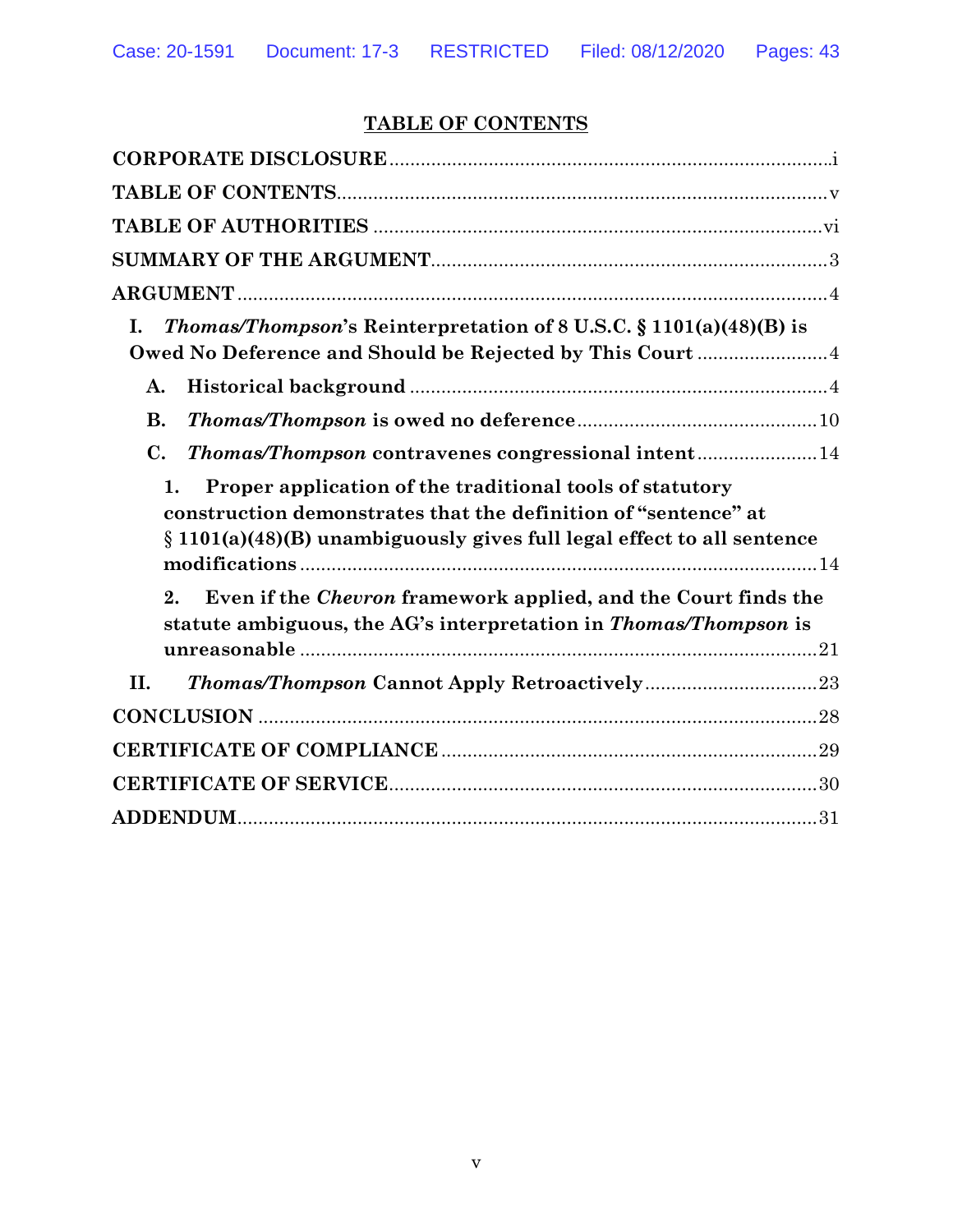# **TABLE OF AUTHORITIES**

## **Cases**

| Chevron, U.S.A., Inc. v. Nat. Res. Def. Council, Inc., 467 U.S. 837 (1984)  10, 13 |  |
|------------------------------------------------------------------------------------|--|
|                                                                                    |  |
| Cranberry Growers Coop. v. Layng, 930 F.3d 844 (7th Cir. 2019)17                   |  |
|                                                                                    |  |
|                                                                                    |  |
|                                                                                    |  |
|                                                                                    |  |
| <i>Esquivel-Quintana v. Sessions, 137 S. Ct. 1562 (2017) 12, 15, 20, 21</i>        |  |
|                                                                                    |  |
|                                                                                    |  |
|                                                                                    |  |
|                                                                                    |  |
|                                                                                    |  |
|                                                                                    |  |
|                                                                                    |  |
|                                                                                    |  |
|                                                                                    |  |
|                                                                                    |  |
|                                                                                    |  |
|                                                                                    |  |
|                                                                                    |  |
|                                                                                    |  |
|                                                                                    |  |
|                                                                                    |  |
|                                                                                    |  |
|                                                                                    |  |
|                                                                                    |  |
|                                                                                    |  |
|                                                                                    |  |
|                                                                                    |  |
|                                                                                    |  |
|                                                                                    |  |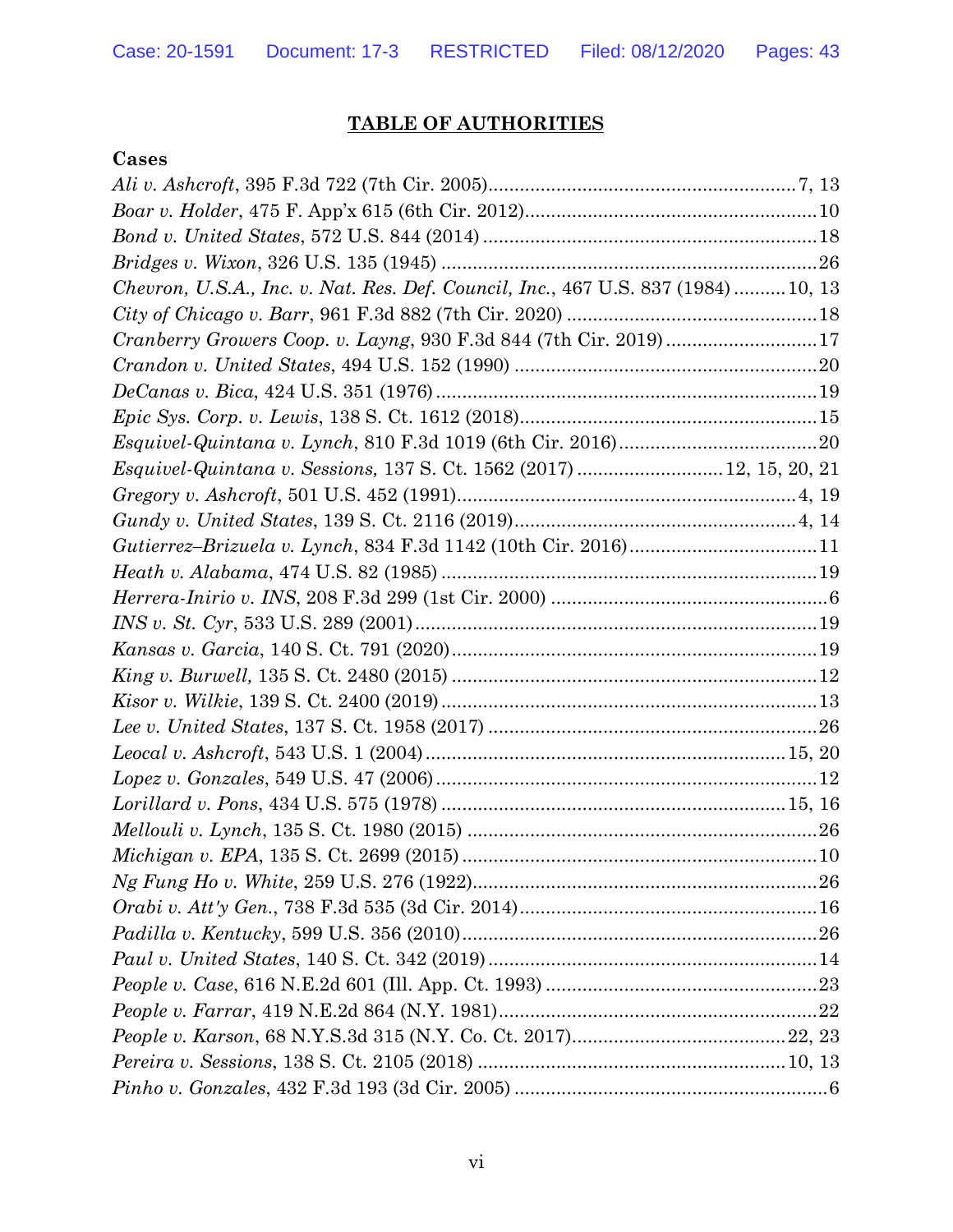| Retail, Wholesale & Dep't Store Union v. NLRB, 466 F.2d 380 (D.C. Cir. 1972) 24     |  |
|-------------------------------------------------------------------------------------|--|
|                                                                                     |  |
|                                                                                     |  |
|                                                                                     |  |
|                                                                                     |  |
|                                                                                     |  |
|                                                                                     |  |
|                                                                                     |  |
|                                                                                     |  |
|                                                                                     |  |
|                                                                                     |  |
| Univ. of Chicago Hosps. v. United States, 545 F.3d 564 (7th Cir. 2008) 15           |  |
| <i>Valenzuela Gallardo v. Barr, No.</i> 18-72593, 2020 WL 4519085 (9th Cir. Aug. 6, |  |
|                                                                                     |  |
|                                                                                     |  |

## **Statutes**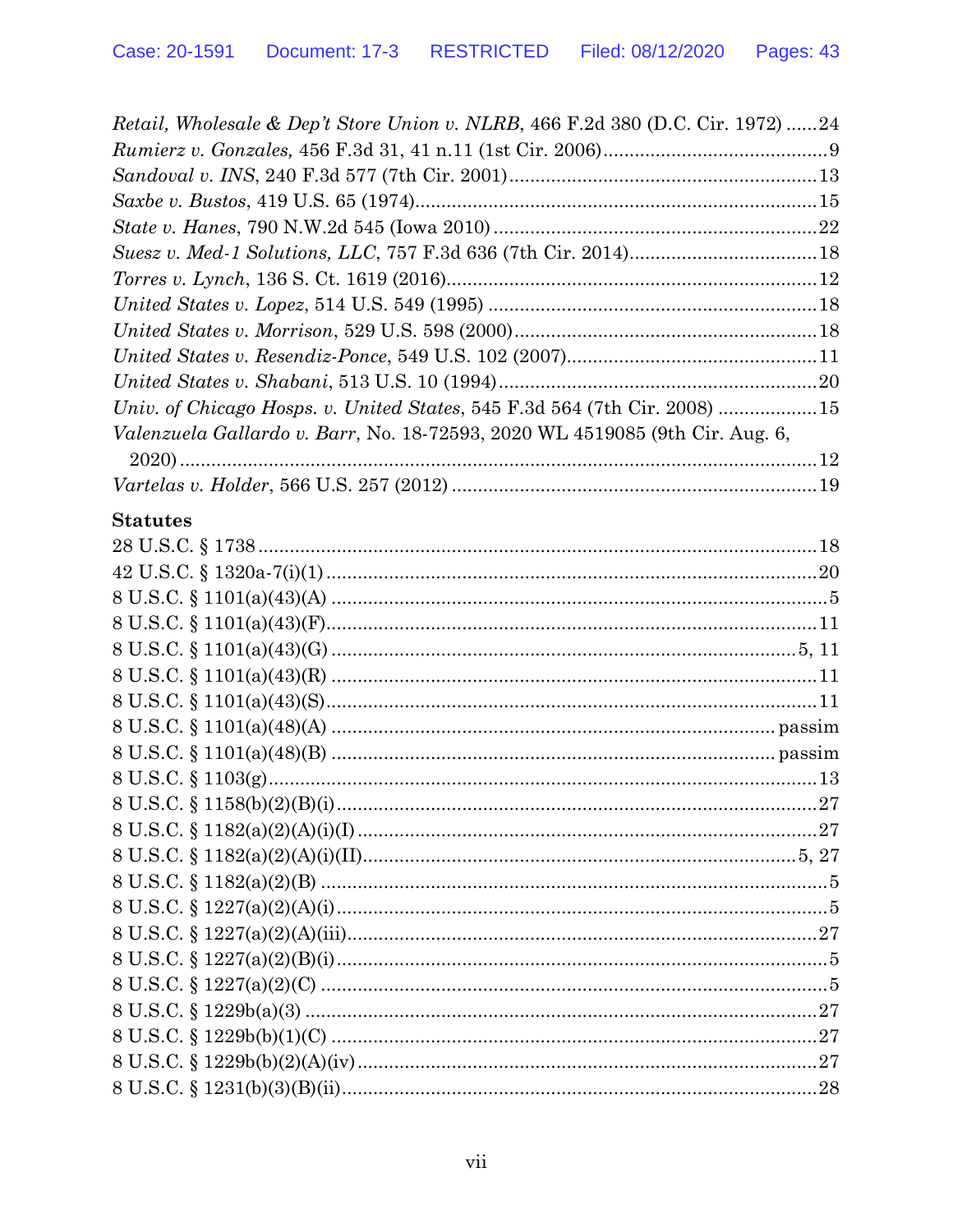| <b>Constitutional Provisions</b> |  |
|----------------------------------|--|
|                                  |  |

## **Administrative Decisions**

| <i>Matter of Thomas &amp; Matter of Thompson, 27 I. &amp; N. Dec. 674 (A.G. 2019) passim</i> |  |
|----------------------------------------------------------------------------------------------|--|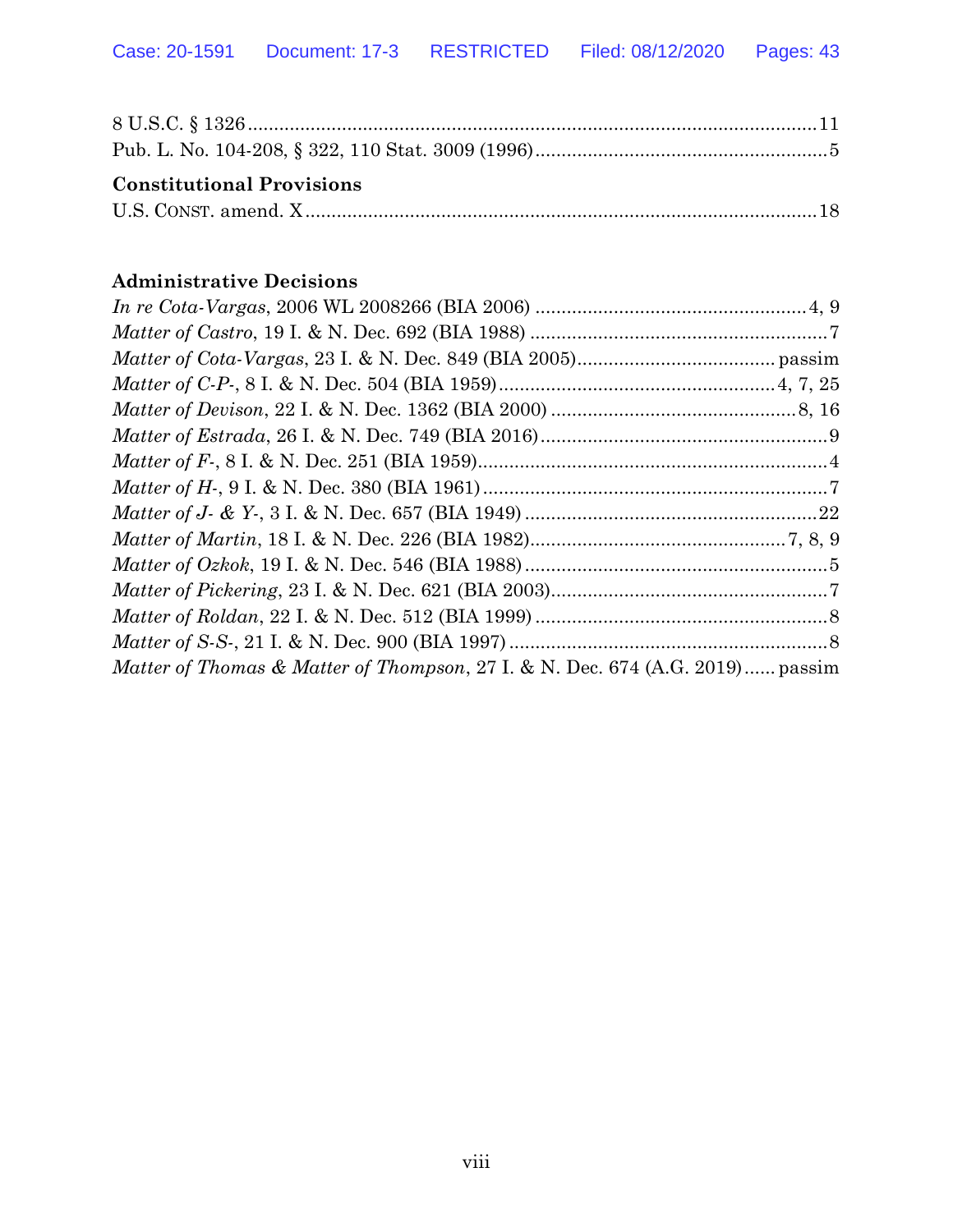#### **INTEREST OF AMICI CURIAE**

*Amici* are organizations of immigration lawyers and legal scholars who have practiced and studied immigration law since before the founding of the modern immigration system in 1952. *Amici* organizations are experts in the history and content of the INA and its predecessor legislation, the decades of decisional law regulating the immigration system and interpreting the INA, the expansion of the INA's criminal illegal reentry provisions that are among the legislation's provisions that give it criminal in addition to civil application, and the administrative law principles that dictate federal court review over agency action in immigration cases. Detailed interest statements for each organization are included in the addendum to this brief.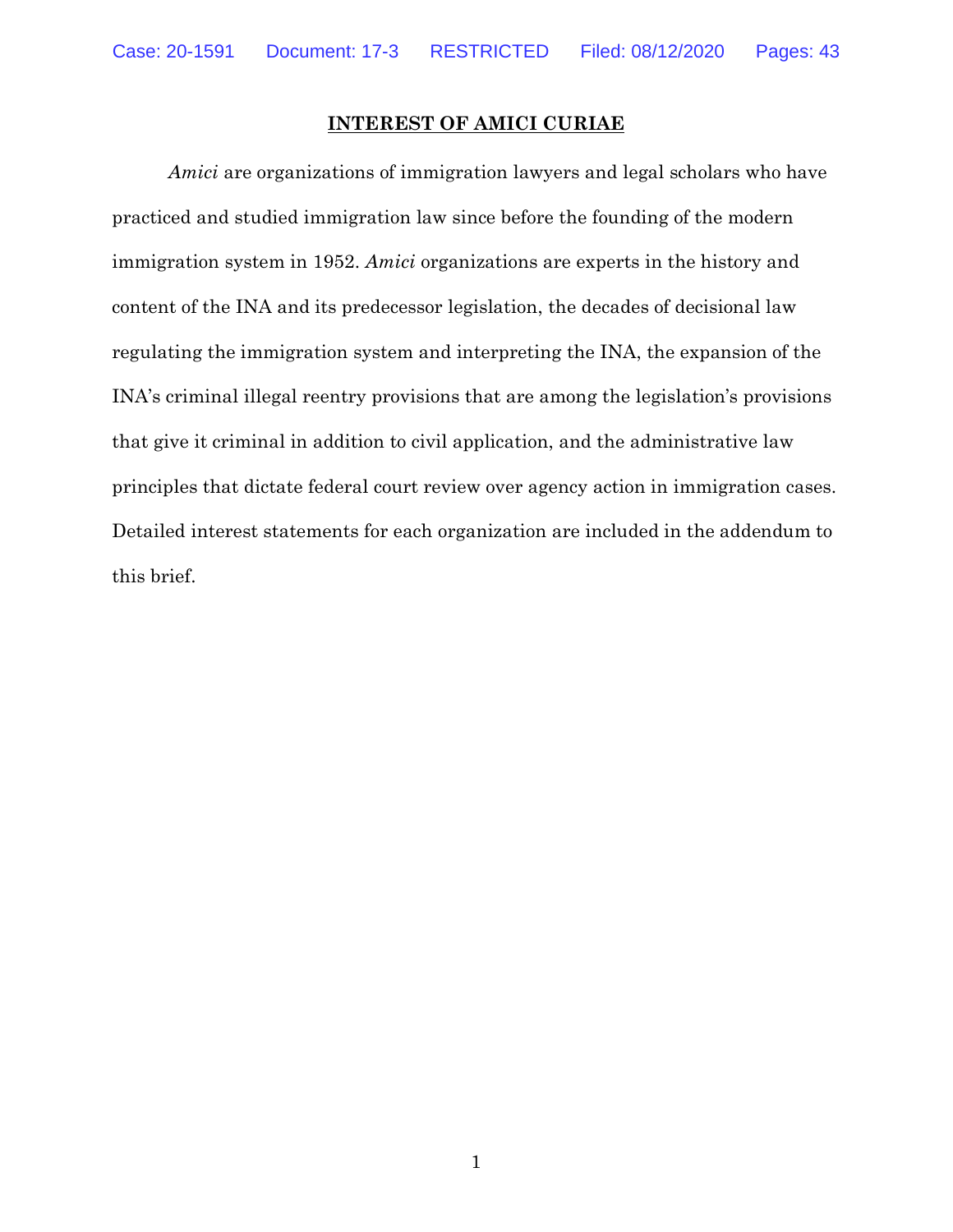## **STATEMENT OF COMPLIANCE WITH RULE 29**

This brief is proffered pursuant to Federal Rule of Appellate Procedure 29. No party or party's counsel authored this brief in whole or in part; no party or party's counsel contributed money to fund the preparation or submission of this brief; and no other person except *Amici Curiae*, their members, or their counsel contributed money intended to fund the preparation or submission of this brief.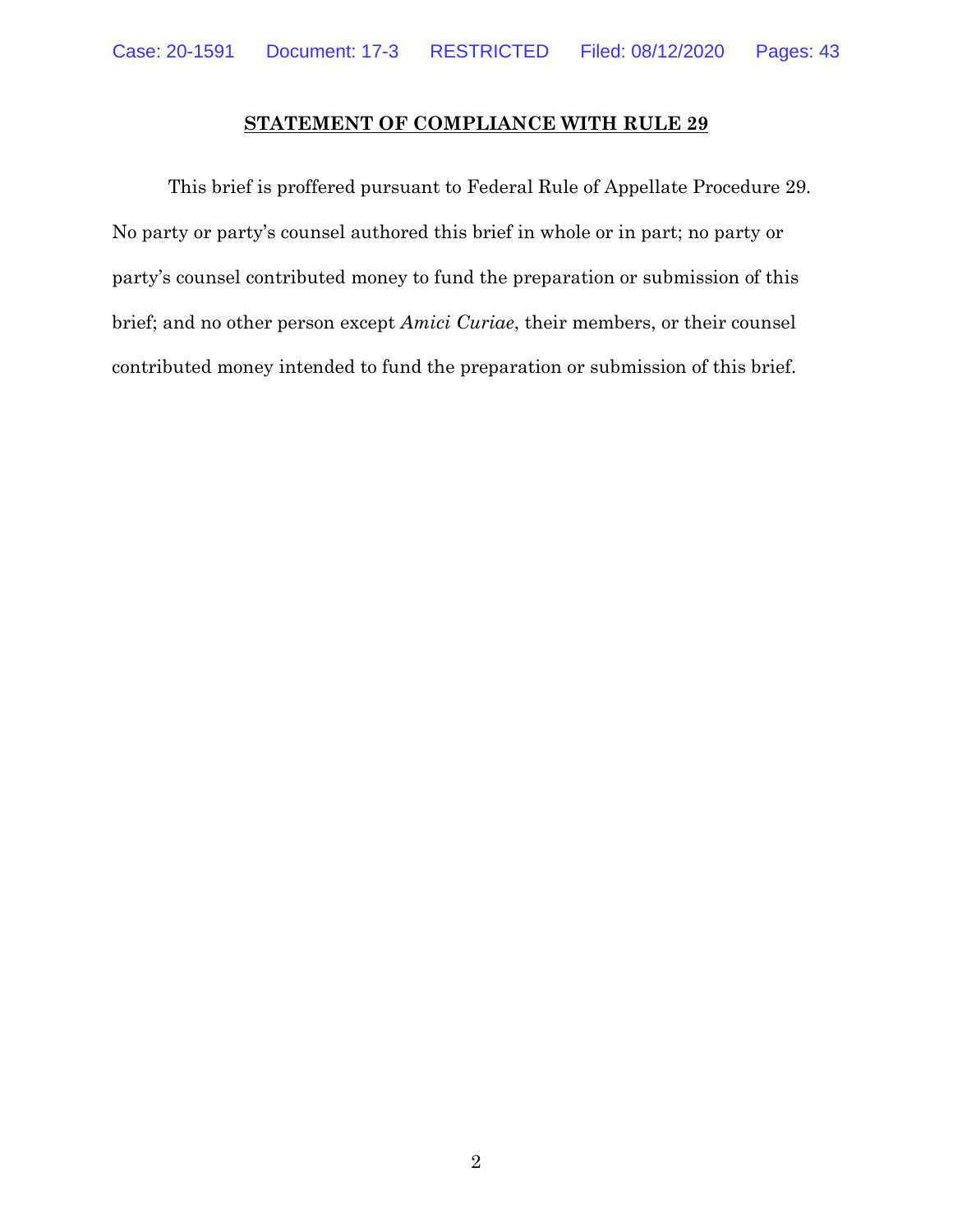#### **SUMMARY OF THE ARGUMENT**

In *Matter of Thomas and Matter of Thompson,* 27 I. & N. Dec. 674 (AG 2019) (*Thomas/Thompson*), Attorney General ("AG") Barr upended rules that had reliably governed the interplay between federal immigration law and state criminal sentencing laws for as long as the Immigration and Nationality Act (INA) had been on the books. *Thomas/Thompson* violates congressional intent, is due no deference in this Court, and should be rejected. Alternatively, and at a minimum, this Court should bar the agency from applying *Thomas/Thompson* retroactively.

For decades prior to the major 1996 amendments to the INA, immigration agencies and federal courts acknowledged that a state court sentence modification must be given legal effect for immigration purposes regardless of the criminal court's reasons for that order. In 1996, Congress codified a definition of "sentence" at 8 U.S.C. § 1101(a)(48)(B) that did nothing to alter this legal rule, effectively baking it further into law, a reality recognized by the Board of Immigration Appeals in multiple precedents. *Matter of Cota-Vargas*, 23 I. & N. Dec. 849 (BIA 2005).

*Thomas/Thompson* ignores the text of the INA and this history, violating the clear congressional evident 8 U.S.C. § 1101(a)(48)(B). The AG's decision is unreasoned and is due no deference because it imposes new immigration consequences on modified sentences and dramatically inflates criminal sentencing exposure to noncitizens. This action is antithetical to some of this Nation's most cherished principles of constitutional and administrative law: the "constitutional balance between the States and the Federal Government," *Gregory v. Ashcroft*, 501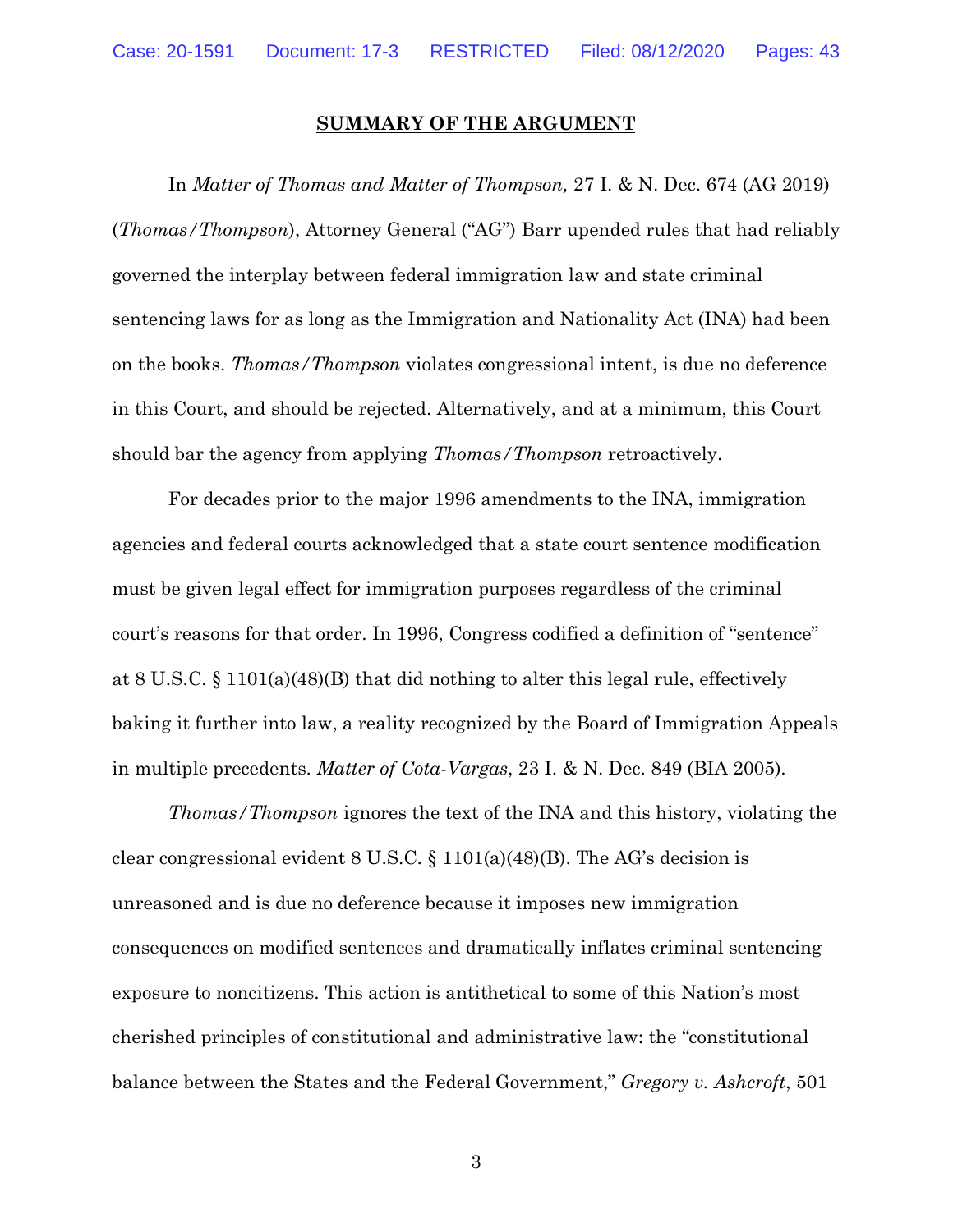U.S. 452, 460 (1991), and separation of powers, *see Gundy v. United States*, 139 S. Ct. 2116, 2131–48 (2019) (Gorsuch, J., dissenting). A proper, results-neutral reading of § 1101(a)(48)(B) yields the incontrovertible conclusion that Congress accepts sentencing modifications for immigration purposes regardless of whether the overt reason for the modification was legal defect in initial sentencing. For these and other reasons, the decision must be struck down.

Alternatively, and at a minimum *Amici* discuss why this Court's precedent *Velasquez-Garcia v. Holder*, 760 F.3d 571, 581 (7th Cir. 2014) must bar retroactive application of *Thomas/Thompson* to individuals like Ms. Zaragoza who received sentencing modifications when the correct legal standard was in place.

#### **ARGUMENT**

### **I.** *Thomas/Thompson***'s Reinterpretation of 8 U.S.C. § 1101(a)(48)(B) Is Owed No Deference and Should be Rejected by This Court**

#### **A. Historical background**

Dating nearly to the inception of the INA, immigration law recognized the fundamental distinction between state criminal convictions and sentences, *Matter of C-P-*, 8 I. & N. Dec. 504, 506–08 (BIA 1959), and accepted "at face value . . . a judgment regularly granted by a competent [state] court, unless a fatal defect [was] evident upon the judgment's face," *Matter of F-*, 8 I. & N. Dec. 251, 253 (BIA 1959); *see also In re Cota-Vargas*, 2006 WL 2008266, at \*2–6 (BIA 2006) (reiterating that the agency has long reaffirmed the necessity of giving full faith and credit to state court judgments and has long recognized state court judgments modifying sentences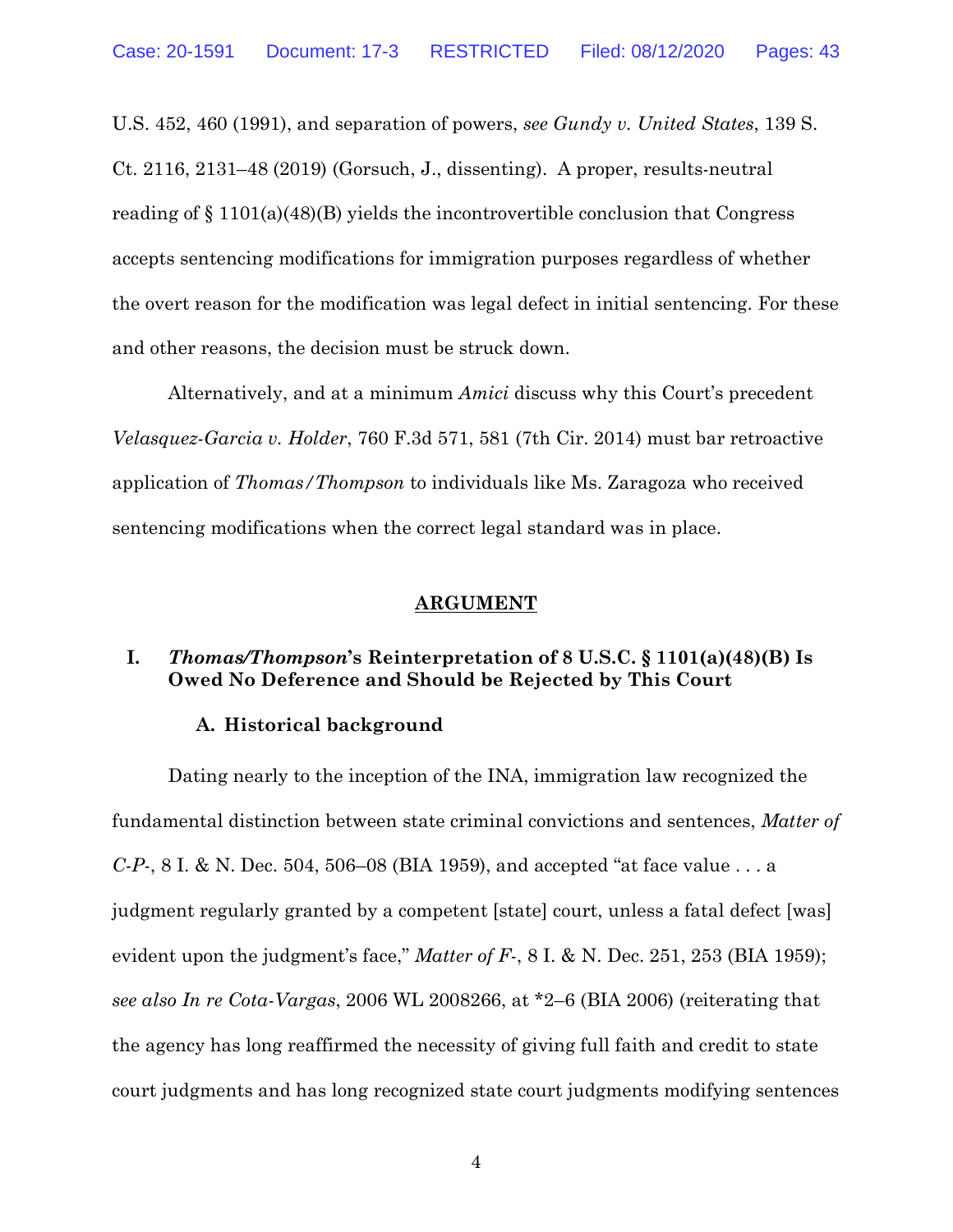without inquiring as to the reasons underlying the resentencing). This distinction, and the crediting of state court judgments, is important—and necessary—because Congress has decided that certain immigration consequences must flow from convictions for certain crimes without regard to the sentence imposed, while other consequences will result only if the conviction is accompanied by a sentence (or potential sentence) of a particular length. *Compare* 8 U.S.C. §§ 1101(a)(43)(A), 1182(a)(2)(A)(i)(II), 1227(a)(2)(B)(i), *and* 1227(a)(2)(C), *with* 8 U.S.C. §§ 1101(a)(43)(G), 1182(a)(2)(B), *and* 1227(a)(2)(A)(i). Because of the established distinction between "convictions" and "sentences," and the monumental consequences flowing from each, federal courts and the agency historically kept these terms analytically distinct and developed separate bodies of law to address them.

Against the backdrop of this history, in the Illegal Immigration Reform and Immigrant Responsibility Act of 1996 ("IIRIRA"), Congress for the first time provided statutory definitions of the terms "conviction" and "sentence" for the purposes of immigration law. Pub. L. No. 104-208, § 322, 110 Stat. 3009 (1996); *see*  Pet'r Br., 34–35 & n.2. Before IIRIRA, the Board of Immigration Appeals ("BIA") had developed a rule consisting of three criteria to define a "conviction" for immigration law purposes. *See Matter of Ozkok*, 19 I. & N. Dec. 546, 551–52 (BIA 1988). When Congress added a definition of "conviction" to the INA at 8 U.S.C. § 1101(a)(48)(A), it did so specifically to supersede that three-part definition and "used, almost verbatim, the first two parts of the *Ozkok* test" but omitted the third.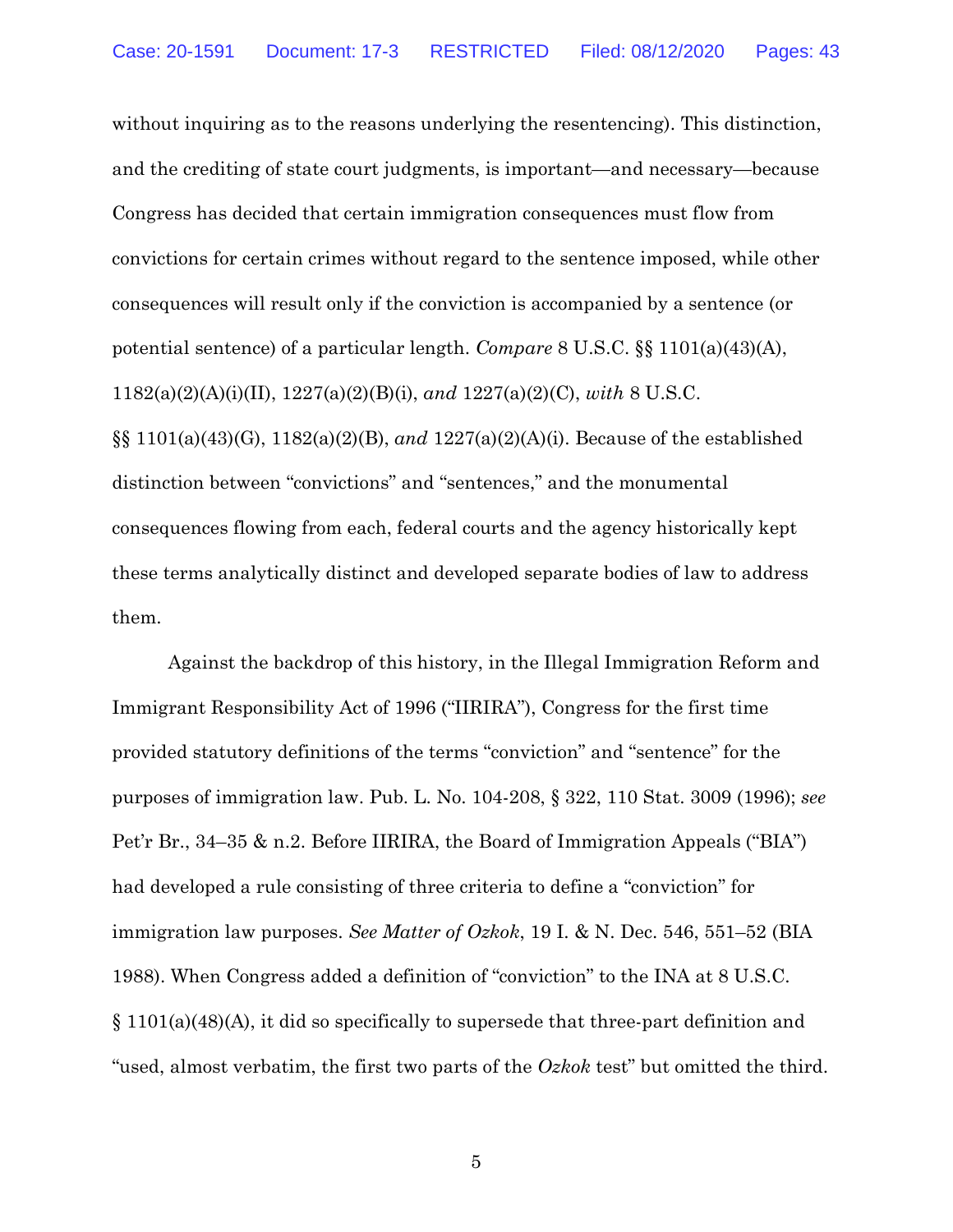*Pinho v. Gonzales*, 432 F.3d 193, 205 (3d Cir. 2005). Per the text and legislative history of § 1101(a)(48)(A), the singular purpose of the codification was to extend the definition of "conviction" to encompass "deferred adjudications"—that is, to treat as convictions those dispositions where adjudication of guilt was deferred until satisfactory completion of probation. *See* Pet'r Br., 34–35; H.R. CONF. REP. NO. 104- 828, at 224 (1996) (Conf. Rep.); *see also, e.g.*, *Herrera-Inirio v. INS*, 208 F.3d 299, 305–06 (1st Cir. 2000). Otherwise, Congress had clear, demonstrable intent to maintain the conviction definition announced in *Ozkok*.

Following the 1996 amendments, federal courts and the BIA examined the effect that state court orders vacating convictions had for purposes of immigration law. In one of the earliest cases to consider the issue, the First Circuit relied on the plain text of  $\S 1101(a)(48)(A)$  to hold that vacaturs "other than on the merits or on a basis tied to the violation of a statutory or constitutional right in the underlying criminal case have no bearing in determining whether [a noncitizen] is to be considered 'convicted' under section 1101(a)(48)(A)." *Herrera-Inirio*, 208 F.3d at 305. Although the court based its conclusion on the statutory text, it also explained that the legislative history made "crystal clear" that congressional emphasis on the "*original* admission of guilt" made it "plain[] . . . that a subsequent dismissal of charges, based solely on rehabilitative goals and not on the merits of the charge or on a defect in the underlying criminal proceedings, d[id] not vitiate that original admission." *Id*. at 305–06.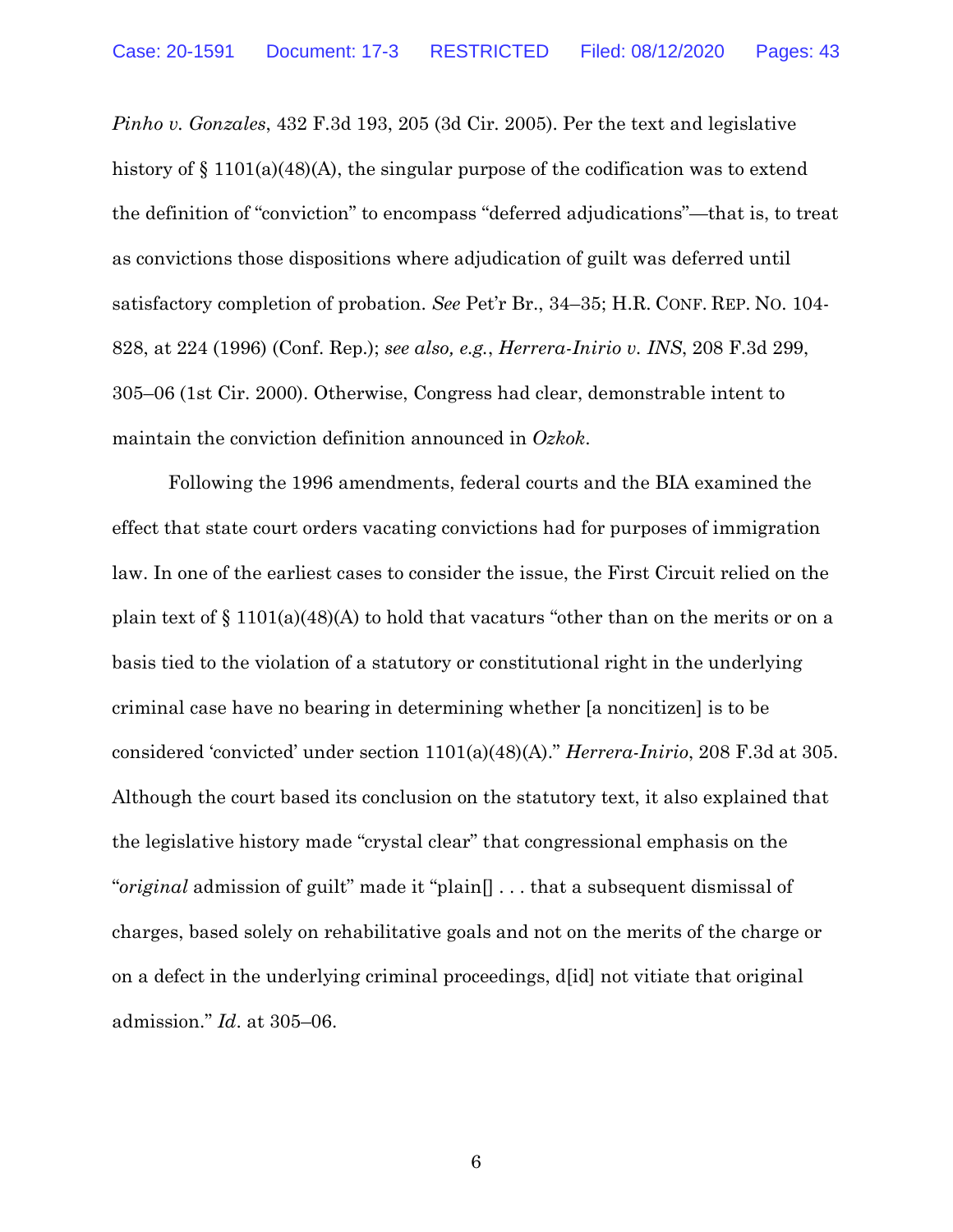The BIA soon followed suit, expressly relying on *Herrera-Inirio*'s analysis of the statute's text and legislative history. In *Matter of Pickering*, the BIA held that conviction vacaturs would be effective for immigration purposes *only* if they were based on a procedural or substantive defect underlying the original criminal proceedings. 23 I. & N. Dec. 621 (BIA 2003). This Court has since deferred to the BIA's decision in *Pickering*. *Ali v. Ashcroft*, 395 F.3d 722, 728–29 (7th Cir. 2005).

The effect of post-conviction relief on *sentences*, however—both pre- and post-IIRIRA—took a different course, consistent with the longstanding distinction between convictions and sentences. As early as 1959, decades before IIRIRA added a definition of "sentence" to the INA, the BIA gave full effect to all sentence modifications, holding that when a trial court alters or modifies a sentence, the modified sentence controls for immigration purposes. *See C-P-*, 8 I. & N. Dec. at 508; *see also, e.g.*, *Matter of H-*, 9 I. & N. Dec. 380, 383 (BIA 1961). In the 1982 decision *Matter of Martin*, the BIA squarely solidified this rule, holding that when a sentencing court modifies a sentence upon reconsideration, "[t]he new, reduced sentence stands as the only valid and lawful sentence imposed[.]" 18 I. & N. Dec. 226, 227 (BIA 1982). As relevant here, pre-IIRIRA BIA case law additionally established that when a sentencing court had suspended the imposition of a sentence, no sentence had actually been "imposed" for the purposes of immigration law. *E.g.*, *Matter of Castro*, 19 I. & N. Dec. 692, 697 (BIA 1988).

Against this backdrop relevant to sentences, IIRIRA codified a definition for that term at  $\S 1101(a)(48)(B)$  and once again did so for a narrow reason: to overrule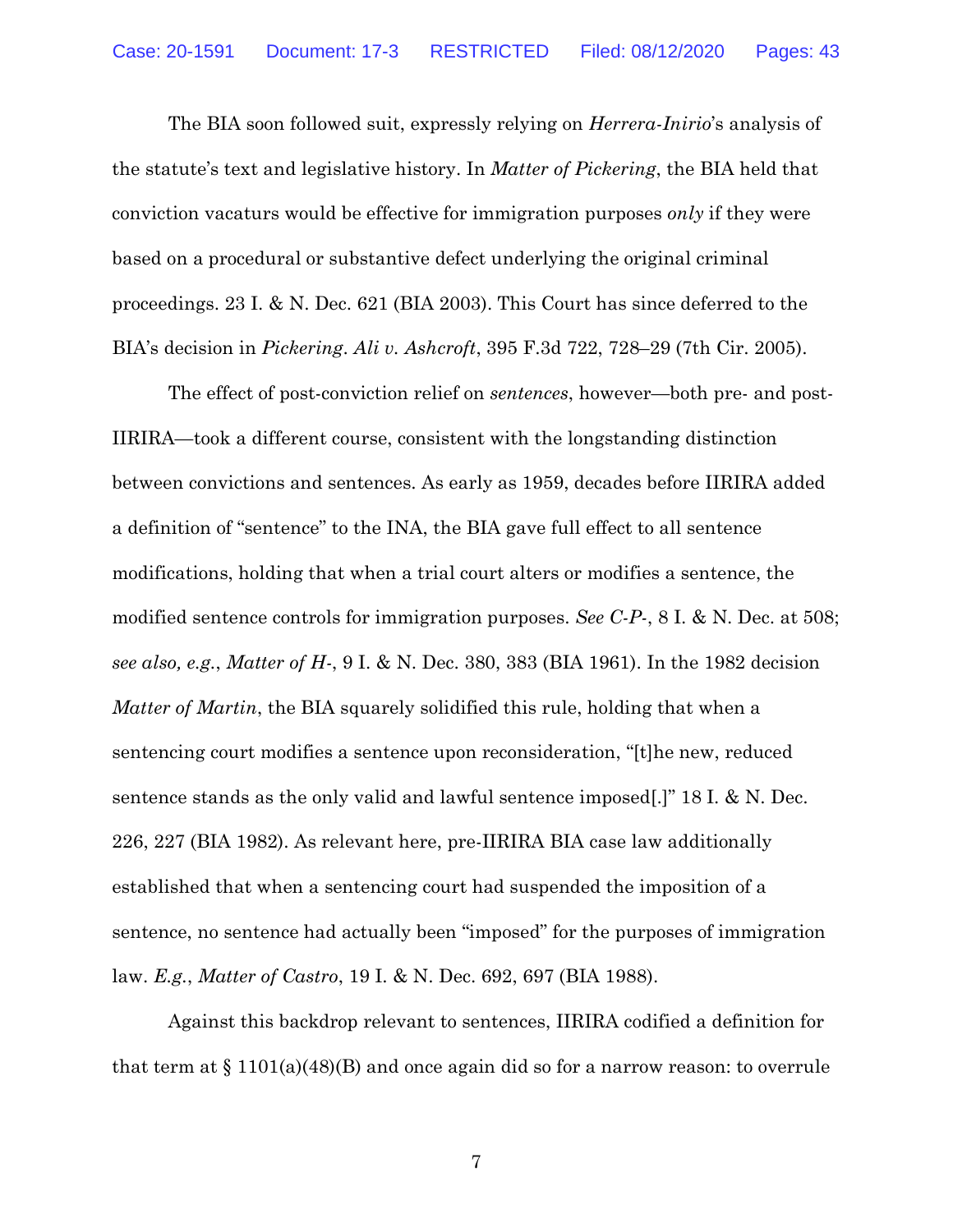BIA case law regarding *suspended* sentences. *See* Pet'r Br., 34 n.2. By stark contrast, however, Congress left wholly undisturbed the BIA's precedent recognizing the necessity of giving full effect to sentence *modifications*. Indeed, the BIA has expressly recognized that precise legislative intent in post-IIRIRA decisions. *Matter of S-S-*, 21 I. & N. Dec. 900, 902 (BIA 1997). Just as steadfastly, the BIA also correctly recognized that IIRIRA did nothing to disturb the settled rule that sentence modifications or alterations—regardless of the reasons that underlie them—must be given effect for immigration law purposes. The BIA's 2001 decision in *Matter of Song* reaffirmed the agency's pre-IIRIRA decision in *Martin* and confirmed the undisturbed rule that a sentence modification must be given full legal effect in immigration proceedings. 23 I. & N. Dec. 173, 174 (BIA 2001) (reaffirming *Martin*, 18 I. & N. Dec. 226).

Importantly, in *Song* as well as in subsequent decisions, the BIA flatly rejected attempts to import case law respecting *conviction vacaturs* into the area of *sentence modifications*. *Song* unequivocally explained that the BIA's precedent "address[ing] only the definition of a 'conviction' contained in section 101(a)(48)(A) of the Act" was wholly inapplicable to questions involving "the definition of a 'term of imprisonment' set forth in section  $101(a)(48)(B)$ ." 23 I. & N. Dec. 173, 174 (BIA 2001) (distinguishing *Matter of Roldan*, 22 I. & N. Dec. 512 (BIA 1999), which involved the INA's definition of conviction); *cf. Matter of Devison*, 22 I. & N. Dec. 1362, 1373 (BIA 2000) (noting that "resentencing is distinct from the vacation of a conviction"). Subsequently, in *Matter of Cota-Vargas*, the BIA rejected the textually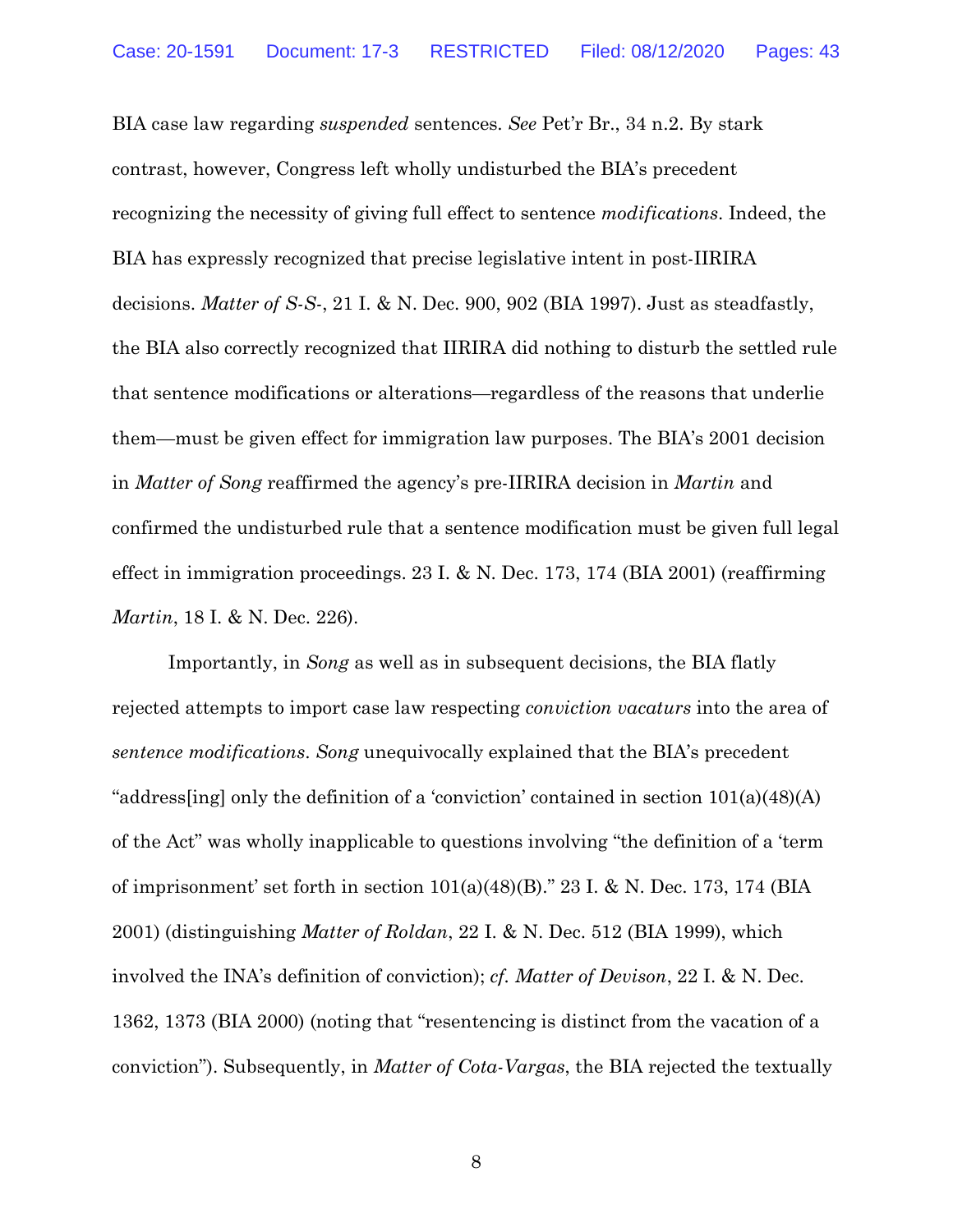unmoored argument that, like convictions, sentence modifications should only be effective if based on a defect in the underlying proceedings. 23 I. & N. Dec. 849, 852 (BIA 2005). The Board held that applying the "*Pickering* rationale to sentence modifications ha[d] no discernible basis in the language" or stated purpose of § 1101(a)(48)(B). *Id.* Denying the government's motion for reconsideration of *Cota-Vargas*, the BIA once again emphasized its reasoning:

Our long-standing default rule has been that a judgment modifying a criminal sentence, entered by a court of competent jurisdiction, is to be given effect in immigration proceedings. . . . It was this default rule that the Board invoked in *Matter of Song*, 23 I&N Dec. 173 (BIA 2001), and reaffirmed in *Matter of Cota*, *supra*.

Nothing in the language or legislative history of section  $101(a)(48)(B)$  of the Act reflects that Congress intended to supersede the default rule of *Matter of Martin*, [18 I&N Dec. 226 (BIA 1982)], with respect to aliens who had been resentenced.

*In re Cota-Vargas*, 2006 WL 2008266, at \*6.1

Like the BIA, federal courts similarly rejected the application of the *Pickering* standard to cases involving sentence modifications and vice versa. These courts recognized the well-settled principle that a "state court expungement of a conviction is qualitatively different from a state court order to classify an offense or modify a sentence[,]" *Rumierz v. Gonzales,* 456 F.3d 31, 41 n.11 (1st Cir. 2006) (internal quotation marks omitted), and thus that the "question of whether a 'conviction'

 <sup>1</sup> The BIA subsequently issued *Matter of Estrada*, which addressed sentence "clarifications"—not modifications—and held that the BIA must give effect to state court orders clarifying ambiguous sentences. 26 I. & N. Dec. 749 (BIA 2016). *Amici*  contend that *Estrada* is wrong as a matter of law insofar as it suggests that certain sentence clarifications will not be given effect. The court need not address that point here to conclude that *Thomas/Thompson* was wrongly decided with respect to Ms. Zaragoza's case.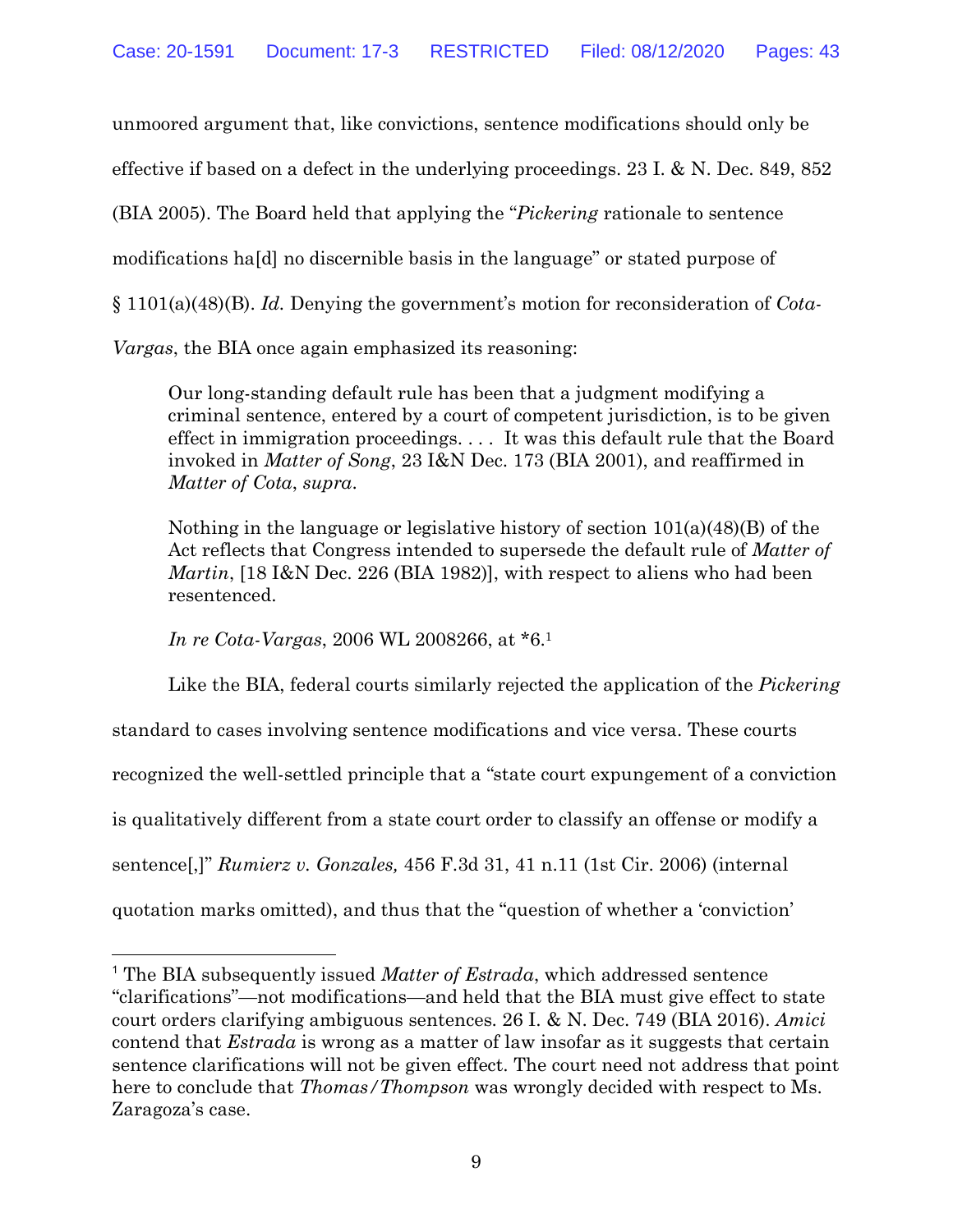exists under 8 U.S.C. § 1101(a)(48)(A) is separate from the determination of the length of a sentence, or 'term of imprisonment,' under 8 U.S.C. § 1101(a)(48)(B)[,]" *Boar v. Holder*, 475 F. App'x 615, 620 (6th Cir. 2012).

Departing from decades of BIA precedent giving full effect to *all* sentence modifications—precedent undisturbed by IIRIRA and since reaffirmed by the BIA itself based on the statutory text—the AG inexplicably and abruptly changed course in *Thomas/Thompson* and erroneously transferred the principles of *Pickering*  regarding convictions to the realm of sentence modifications. As described below, that decision is plainly contrary to congressional intent reflected in the plain text of the statute, disturbs reasonable reliance by noncitizens, and will impede the consistent, fair, and expeditious administration of the immigration laws. Like Ms. Zaragoza, *Amici* accordingly urge this Court to declare the AG's decision erroneous as a matter of law or to prohibit its retroactive application.

#### **B.** *Thomas/Thompson* **is owed no deference**

*Amici* respectfully note that § 1101(a)(48)(B) is a statute of dual application that, in addition to triggering the most severe immigration consequences imposed by the INA, also has extensive *criminal* and *detention* applications that ought to place this Court's interpretation of the statute wholly beyond the *Chevron*<sup>2</sup>

 <sup>2</sup> *Chevron, U.S.A., Inc. v. Nat. Res. Def. Council, Inc.*, 467 U.S. 837 (1984). *Amici*  note that several justices of the U.S. Supreme Court have questioned the ongoing viability of the *Chevron* doctrine. *See Pereira v. Sessions*, 138 S. Ct. 2105, 2121 (2018) (Kennedy, J., concurring) (calling for reconsideration, "in an appropriate case, the premises that underlie *Chevron* and how courts have implemented that decision"); *Michigan v. EPA*, 135 S. Ct. 2699, 2712–14 (2015) (Thomas, J.,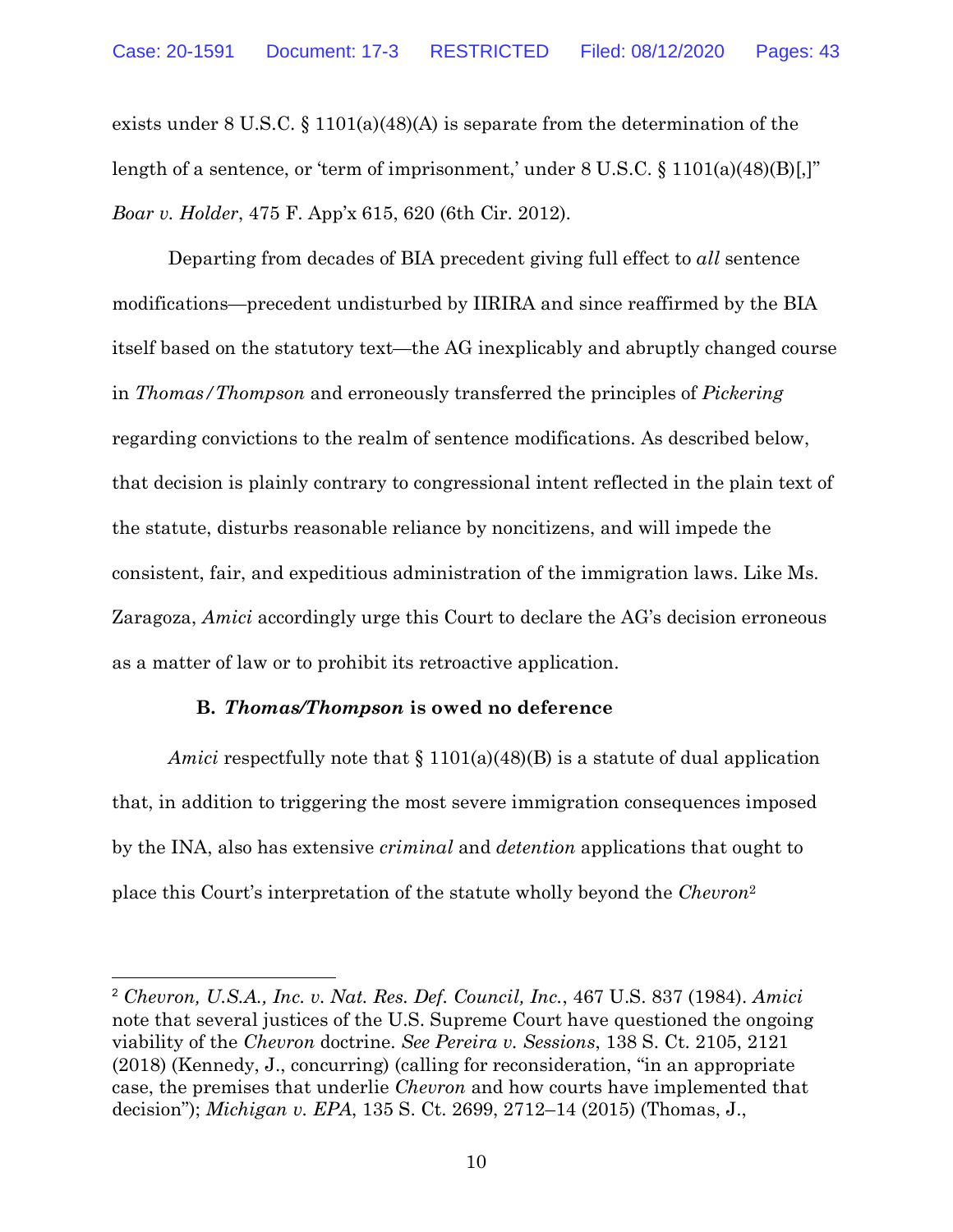framework. The most obvious immigration function that the  $\S 1101(a)(48)$ (B) definition of "sentence" plays within the INA is in triggering deportability for key "aggravated felony" sub-provisions defined at  $\S$  1101(a)(43), each of which applies only where a noncitizen convicted of the relevant substantive "aggravated felony" offense also has a court-ordered sentence "for which the term of imprisonment is at least one year."3

At the same time *Thomas/Thompson'*s interpretation of § 1101(a)(48)(B) will expand the number of persons subject to removal under these "aggravated felony" grounds, it will also expand application of related criminal provisions, most notably the federal felony for "illegal reentry" at 8 U.S.C. § 1326. The baseline maximum sentence for a previously removed noncitizen who is convicted of illegal reentry to the United States is two years, 8 U.S.C. § 1326(a), but a noncitizen who was previously removed following a conviction for an aggravated felony offense enumerated at § 1101(a)(43) is subject to a *ten-fold enhancement* of up to 20 years imprisonment under 8 U.S.C. § 1326(b). *See, e.g.*, *United States v. Resendiz-Ponce*, 549 U.S. 102, 105 (2007). 4

It is notable in this regard that the U.S. Supreme Court has not extended *Chevron* deference to the agency when interpreting the reach of dual-application aggravated felony grounds of removal. *See, e.g*., *Esquivel-Quintana v. Sessions,* 137

concurring); *Gutierrez–Brizuela v. Lynch*, 834 F.3d 1142, 1149–58 (10th Cir. 2016) (Gorsuch, J., concurring).

 $\overline{a}$ 

<sup>3</sup> These key aggravated felony grounds are 8 U.S.C. §§ 1101(a)(43)(F) (crimes of violence), (G) (theft offenses), (R) (commercial bribery, counterfeiting, forgery and related offenses), (S) (obstruction of justice, perjury, and related offenses).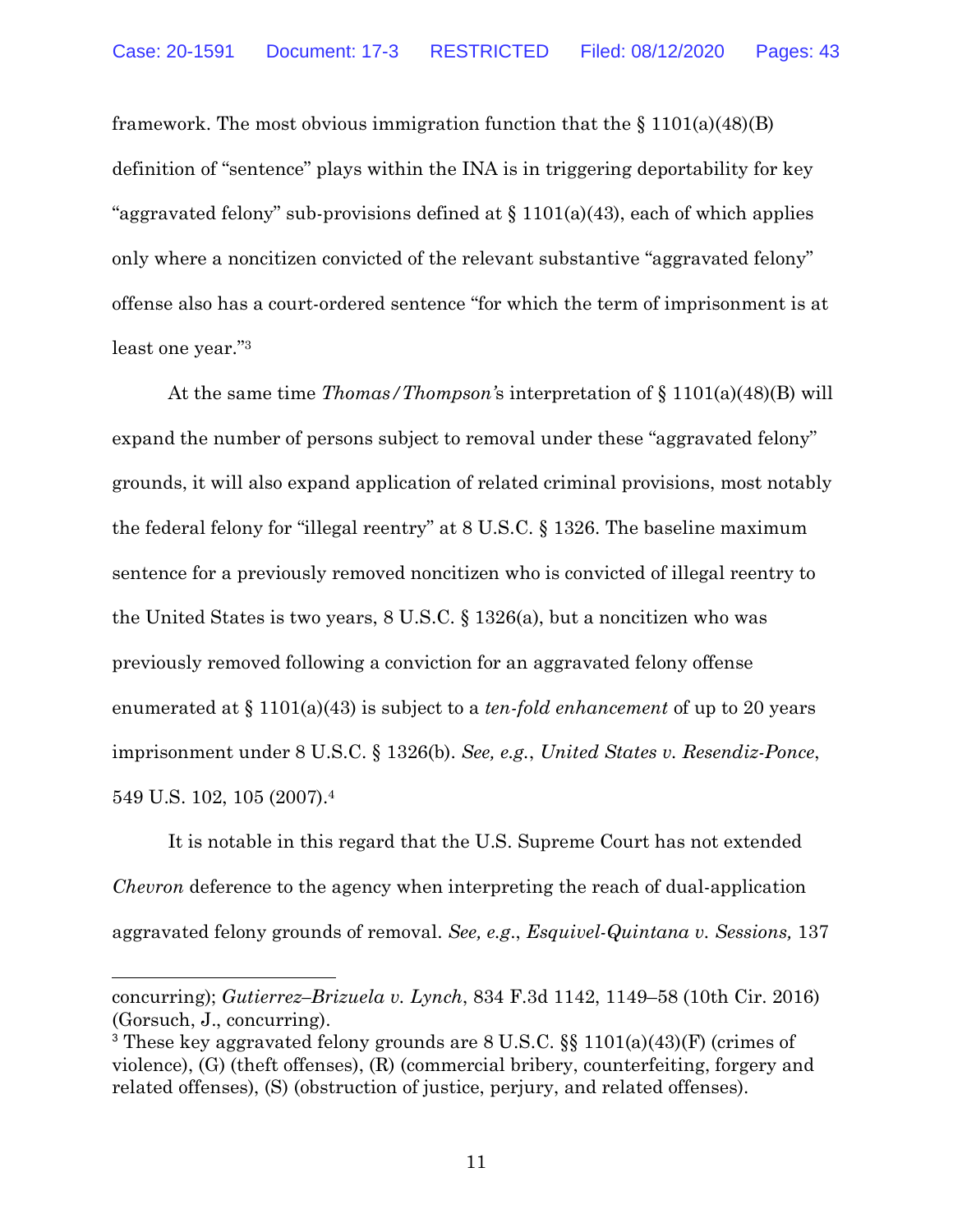S. Ct. 1562 (2017); *Torres v. Lynch*, 136 S. Ct. 1619 (2016); *Lopez v. Gonzales*, 549 U.S. 47 (2006); *see also Valenzuela Gallardo v. Barr*, No. 18-72593, 2020 WL 4519085, at \*5–6 (9th Cir. Aug. 6, 2020) (discussing the Supreme Court's consistent pattern of extending no deference to agency interpretation of dual-application aggravated felony provisions and collecting cases).5

*Amici* contend that the role that § 1101(a)(48)(B)'s definition of "sentence" plays in triggering both aggravated felony grounds of removal6 and the felony illegal reentry statute should preclude any application of the *Chevron* framework here. The interpretive question Ms. Zaragoza presents has such far-reaching implications for individual liberty and criminal punishment that it should be deemed a major (i.e. legislative) policy question of the sort Congress simply would not leave to an agency to determine at all. *See, e.g.*, *King v. Burwell,* 135 S. Ct. 2480, 2483 (2015). The Court should therefore apply its traditional tools of statutory construction without any deference to the agency.

To any extent this Court determines its review of *Thomas/Thompson* must proceed under the *Chevron* framework, *Amici* respectfully note that the required

 <sup>5</sup> *See also*, Michael Kagan, *Chevron's Liberty Exception*, 104 IOWA L. REV. 491, 532– 35 (2019) (examining U.S. Supreme Court's practice of reviewing immigration removal statutes that implicate individual liberty rights without application *Chevron*.).

<sup>6</sup> *Thomas/Thompson* will also expand ineligibility to naturalize to U.S. citizenship under 8 C.F.R. § 316.10(b)(1)(ii) and mandatory detention during removal proceedings under 8 U.S.C. § 1226(c). Affected noncitizens may also be placed in expedited removal proceedings under 8 U.S.C. § 1228 with far fewer procedural protections. Donna Lee Elm, Susan R. Klein & Elissa C. Steglich, *Immigration Defense Waivers in Federal Criminal Plea Agreements*, 69 MERCER L. REV. 839 (2018).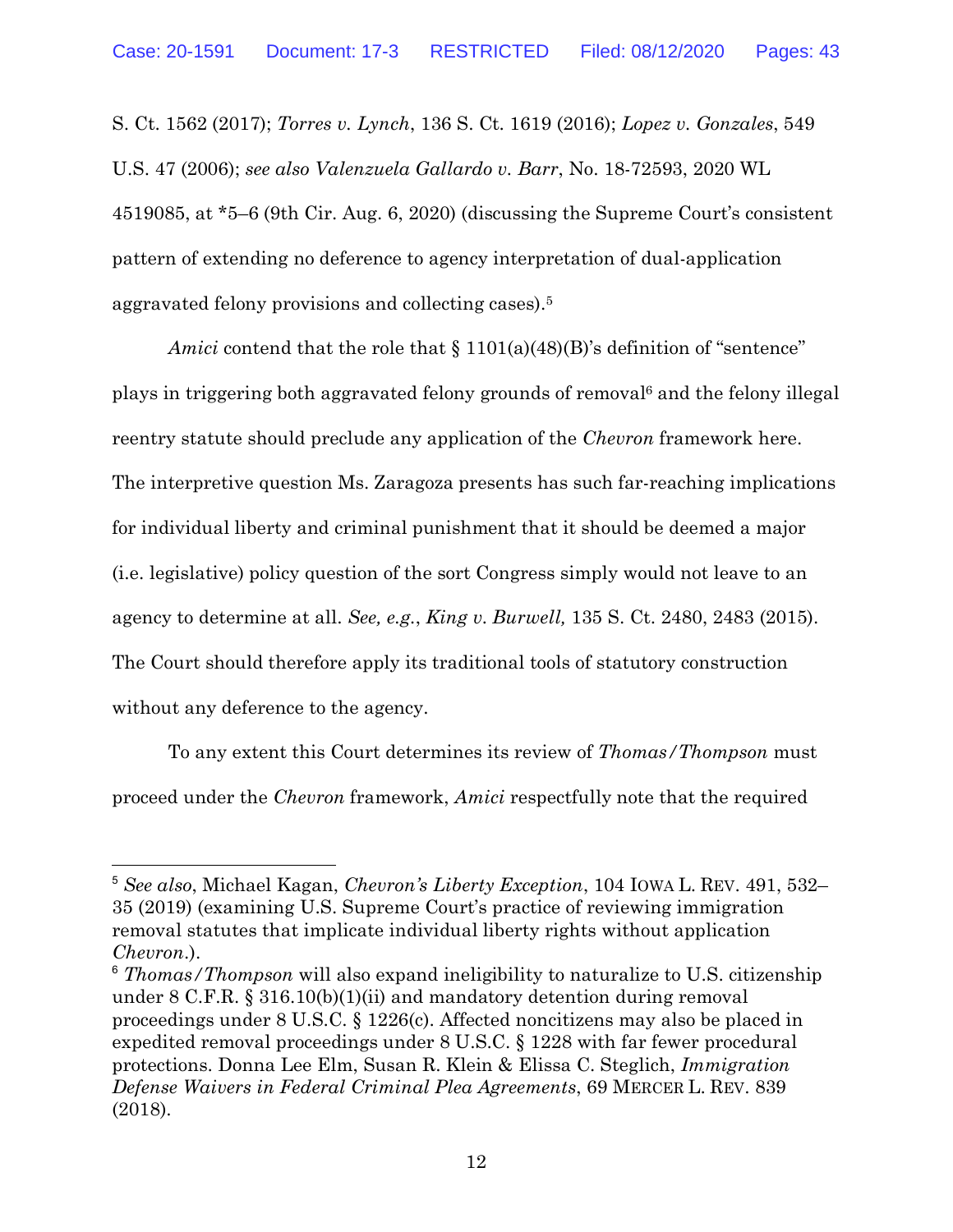step-one analysis regarding statutory ambiguity should never be "reflexive[.]" *Pereira*, 138 S. Ct. at 2025. Rather, a court applying *Chevron* must first independently and rigorously exhaust all the traditional tools of statutory interpretation to determine congressional intent. *Kisor v. Wilkie*, 139 S. Ct. 2400, 2415 (2019) (citing *Chevron,* 467 U.S. at 843 n.9). In all cases governed by the *Chevron* framework*,* it is fundamental that the reviewing court must focus its traditional tools of statutory interpretation upon an identified "precise question" in relation to specific statutory text.

Here, the precise statutory question at hand is whether Congress intended its textual definition of the term "sentence" at  $\S 1101(a)(48)(B)$  to require that immigration adjudicators give legal effect to a criminal court order modifying a sentence, irrespective of the reasons for the modification. Pet'r Br., 32. For the reasons advanced by Ms. Zaragoza, Pet'r Br., 32–38, and as further elaborated below, *Amici* respectfully contend that regardless of the approach to deference this Court may follow, the answer to this precise question can only be "yes."7

*Amici* also believe it is doubtful that Congress did or could have delegated to the AG under the statute defining his powers, 8 U.S.C. § 1103(g), the authority he claims in *Thomas/Thompson*. The statute's language describing the AG's role in

 <sup>7</sup> This Court has never addressed the precise question concerning 8 U.S.C. § 1101(a)(48)(B) that Ms. Zaragoza presents, and there was no occasion for this question to reach any court until *Thomas/Thompson. Amici* are aware of this Court's prior deference to the BIA's interpretation of 8 U.S.C. § 1101(a)(48)(A), with respect to distinct questions regarding the separate definition of "conviction." *See, e.g.*, *Ali v. Ashcroft,* 395 F.3d 722, 728 (7th Cir. 2005); *Sandoval v. INS*, 240 F.3d 577, 579 (7th Cir. 2001). None of these decisions could bind this Court in its analysis of the distinct question and statutory provision at issue here.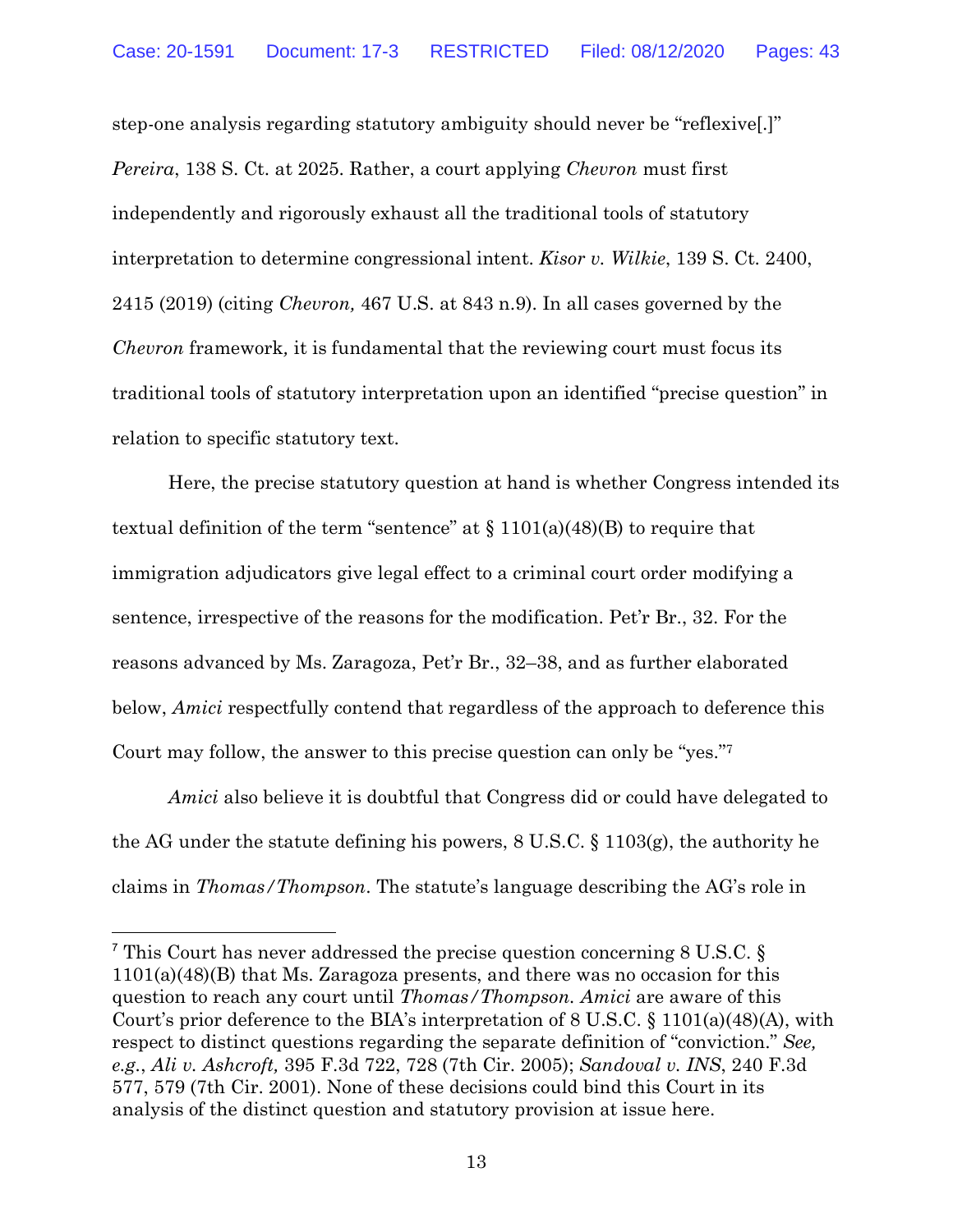implementing Congress' immigration statute cannot be construed as an intelligible delegation of power authorizing agency officials to determine (and redetermine) who is an aggravated felon subject to automatic removal and who will be subject to a 10 fold sentence enhancement and potential imprisonment of up to 20 years. Here again, the profound criminal and individual liberty implications of the interpretive question Ms. Zaragoza presses should lead this Court to conclude that Congress could not have given it to the agency to decide. *See Gundy v. United States*, 139 S. Ct. 2116, 2131–48 (2019) (Gorsuch, J., dissenting) (arguing, in divided 5-3 decision, that Congress' non-specific authorization for the U.S. Attorney General to create and alter rules implementing the federal sex offender registration statute violates the non-delegation doctrine and separation of powers by abdicating to an agency policy choices that impact individual liberty rights, including policies substantially lengthening criminal sentences), *reh'g denied*, 140 S. Ct. 579 (2019); *Paul v. United States*, 140 S. Ct. 342 (2019) (Kavanaugh, J., concurring in denial of certiorari) (noting Justice Gorsuch's dissent in *Gundy* and signaling interest in revisiting the non-delegation doctrine in an appropriate future case).

#### **C.** *Thomas/Thompson* **contravenes congressional intent**

## **1. Proper application of the traditional tools of statutory construction demonstrates that the definition of "sentence" at** § **1101(a)(48)(B) unambiguously gives full legal effect to all sentence modifications**

To conclude that the AG's decision in *Thomas/Thompson* is wrong as a matter of law, this Court must start with—and need look no further than—the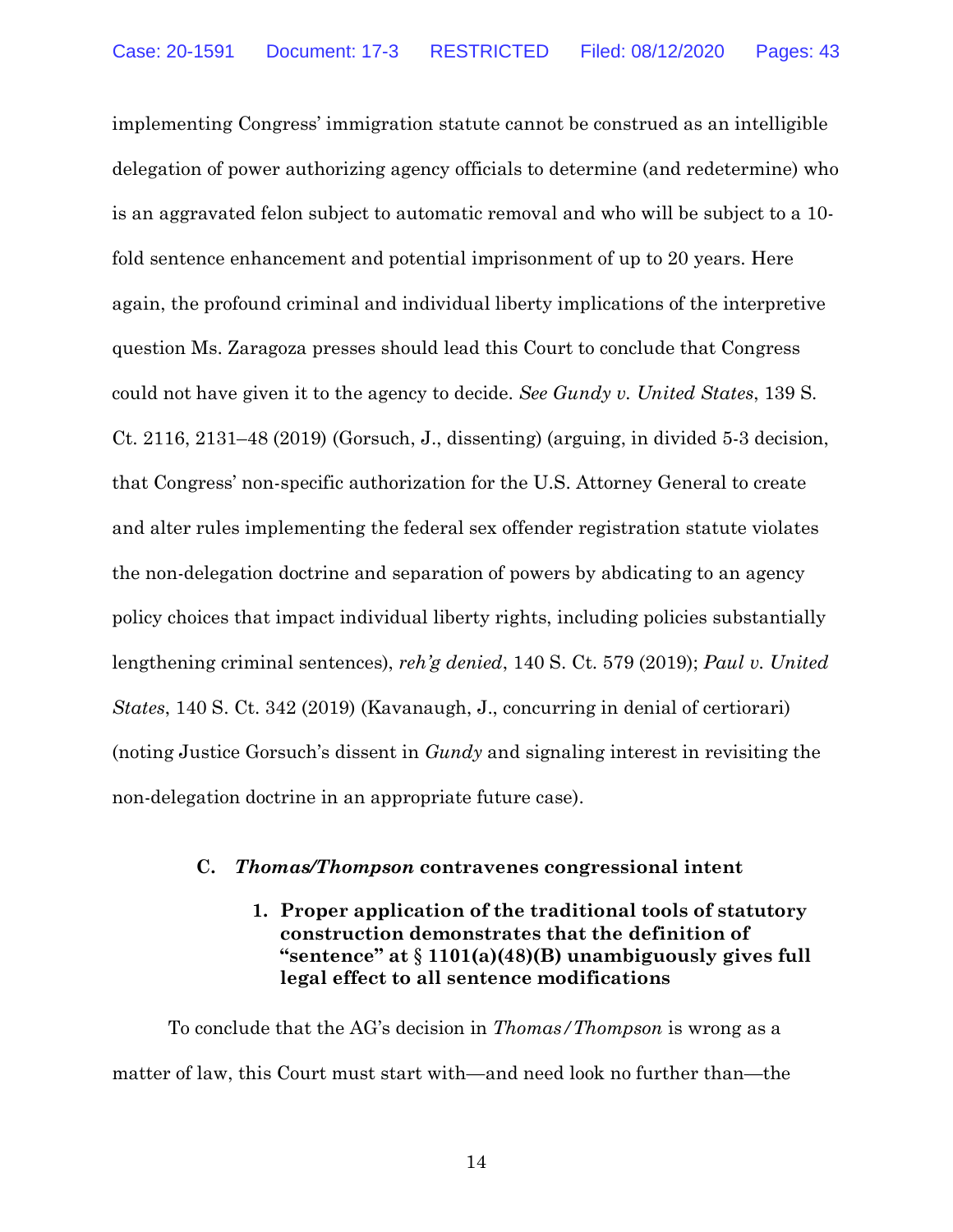statute's plain text. *See Leocal v. Ashcroft*, 543 U.S. 1, 8 (2004). Section 1101(a)(48)(B) provides that the term "sentence . . . is deemed to include the period of incarceration or confinement ordered by a court of law regardless of any suspension of the imposition or execution of that . . . sentence in whole or in part." Here, the statutory text does not explicitly address the precise issue of whether all sentence modifications must be given full legal effect. Nevertheless, "the statute's silence on the specific subject . . . does not necessarily mean it is ambiguous." *Univ. of Chicago Hosps. v. United States*, 545 F.3d 564, 567 (7th Cir. 2008). Where a statute does not expressly address the issue, courts must employ "the normal tools of statutory interpretation." *See, e.g.*, *Esquivel-Quintana*, 137 S. Ct. at 1569; *cf. Epic Sys. Corp. v. Lewis*, 138 S. Ct. 1612, 1630 (2018) ("Where, as here, the canons supply an answer, *Chevron* leaves the stage." (quotations omitted)). In this case, the traditional canons of statutory construction demonstrate that  $\S 1101(a)(48)(B)$ unambiguously gives full legal effect to all sentence modifications.

First, and most importantly, nothing in the text of  $\S 1101(a)(48)$  indicates that Congress intended for the term "sentence" to be interpreted any differently from how it had been interpreted for decades before the enactment of IIRIRA. "Congress is presumed to be aware of an administrative or judicial interpretation of a statute and to adopt that interpretation when it re-enacts a statute without change[.]" *Lorillard v. Pons*, 434 U.S. 575, 580 (1978); *see also, e.g.*, *Saxbe v. Bustos*, 419 U.S. 65, 74 (1974) ("[L]ongstanding administrative construction is entitled to great weight, particularly when, as here, Congress has revisited the Act and left the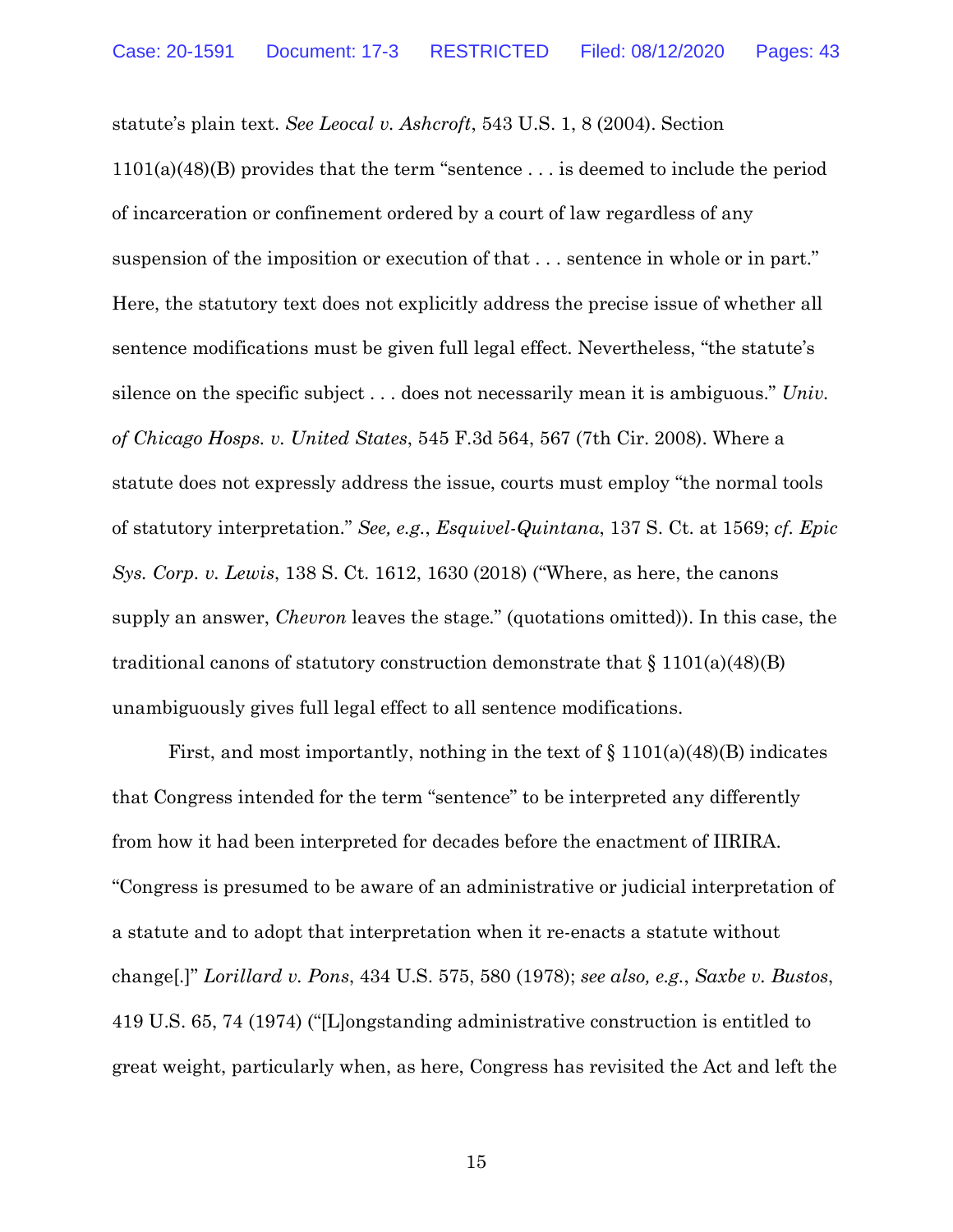practice untouched."). Here, and the BIA recognized in *Cota-Vargas*, Congress adopted a definition of "sentence" against a backdrop of BIA decisional law giving full effect to sentence modifications. Because *nothing* in the statutory language even remotely suggests that Congress sought to overturn that precedent, it is plain that Congress adopted the BIA's long-standing rule that all sentence modifications must be given effect when it codified the definition of sentence at  $\S 1101(a)(48)$ .

In fact, Congress' intent is particularly clear in light of the changes that Congress *did* make to the BIA's prior construction of the term "sentence." The Supreme Court has long explained that the presumption that Congress adopts a particular administrative rule pre-dating a statute when it re-enacts the statute without change is strongest when Congress supersedes or otherwise changes *other*  administrative rules that pre-date the statute. *Lorillard*, 434 U.S. at 581–82. Here, , through the plain text of  $\S 1101(a)(48)(B)$ , Congress expressly overruled decades of BIA precedent regarding the suspended imposition or execution of sentences. Accordingly, courts must presume that had Congress intended to overrule additional precedent, it would have done so explicitly.8 *See, e.g.*, *Cranberry Growers* 

 <sup>8</sup> In fact, federal courts and the BIA have appropriately applied the *Lorillard*  principle to interpret the definition of conviction at  $\S 1101(a)(48)(A)$ . For instance, in *Orabi v. Att'y Gen.*, the Third Circuit held that Congress' definition of "conviction" clearly incorporated the well-established BIA rule respecting the finality of convictions, as nothing in the statutory text indicated an intent to depart from that long-standing rule. 738 F.3d 535, 540 (3d Cir. 2014) (concluding that  $\S$  $1101(a)(48)$ (A) "sought to broaden the scope of the lterm ["conviction"], but in so doing, it did not refer to, amend, change, or even mention doing away with the need for appeal to acquire finality of judgment"). Similarly, in *Matter of Devison*, the BIA concluded that IIRIRA's definition of "conviction" had done nothing to disturb the long-established administrative rule that juvenile delinquencies were not "crimes" for the purposes of immigration law. 22 I. & N. Dec. 1362, 1369–70 (BIA 2000).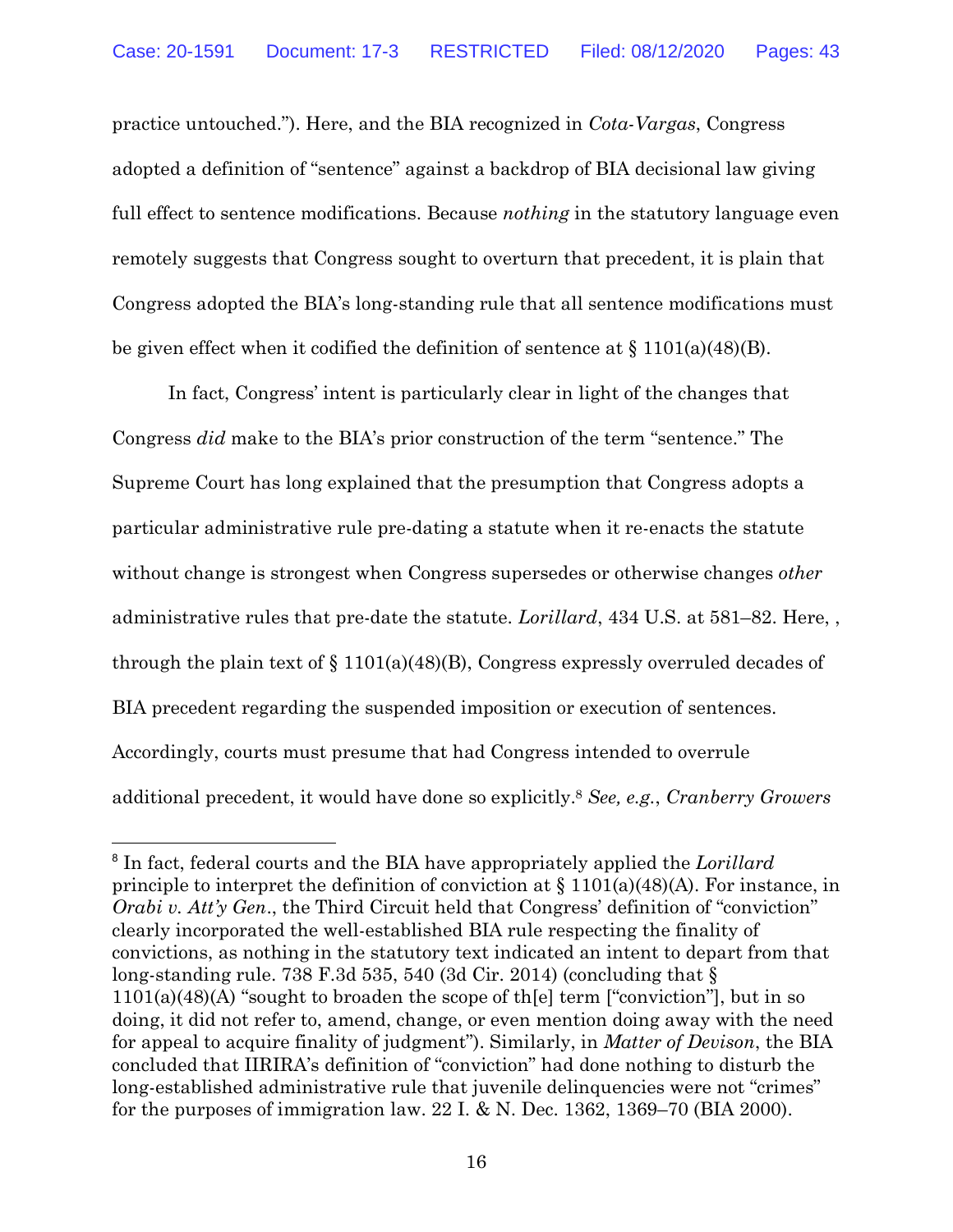*Coop. v. Layng*, 930 F.3d 844, 852 (7th Cir. 2019) (concluding that Congress was aware of the courts' "broad" interpretation of a statutory term, and because Congress had refrained from narrowing it, it remained undisturbed).

In overruling *Cota-Vargas* and concluding otherwise in *Thompson/Thomas*, the AG contorted the text of the statute and improperly conflated congressional intent behind the separate and distinct statutory provisions defining "conviction" and "sentence." Although the AG purports to conduct a textual analysis of § 1101(a)(48)(B), he does no such thing. Rather, the AG contends that because the statutory text requires disregarding "any suspension of the imposition or execution" of a sentence, it "*suggest[s]* that other post-sentencing events—such as modifications or clarifications—should not be relevant under the immigration laws." 27 I. & N. Dec. at 682 (emphasis added). The AG's reading misunderstands criminal procedure and defies logic. A "suspension" is not a "post-sentencing" event, and, contrary to his reading, nothing about the statutory text even remotely "suggest[s]" that sentence modifications or alterations should be disregarded. Accordingly, applying the well-established statutory construction principle from *Lorillard*, this Court should conclude, as a textual matter, that  $\S 1101(a)(48)$  superseded the rule respecting the suspension of imposed sentences but otherwise left all decisional law about the sentence definition intact.

Although the foregoing should compel the Court to declare *Thomas/Thompson* wrong as a matter of law, concerns respecting federalism and the related substantive canon of statutory construction only further reinforce that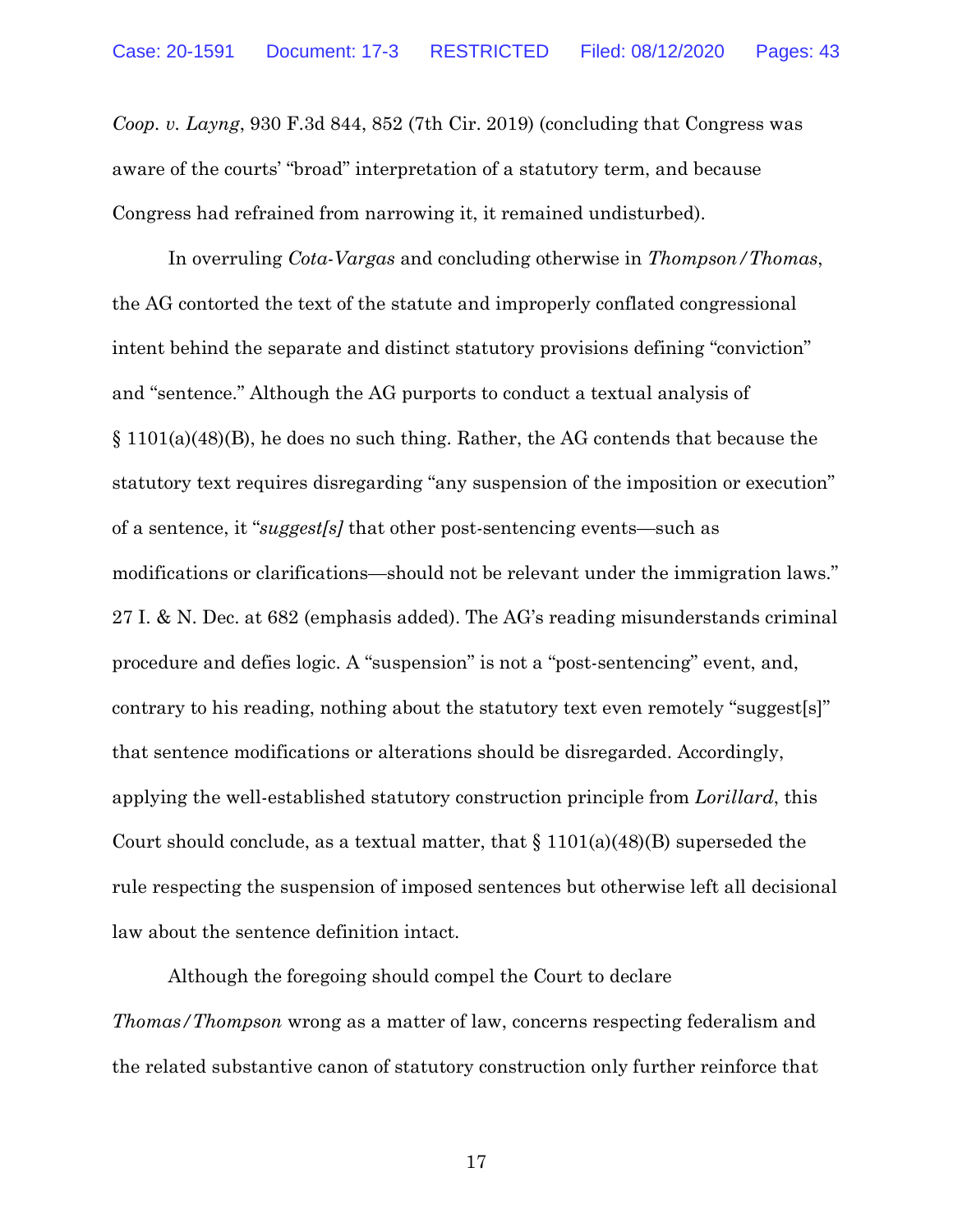conclusion.9 As a textual matter, the federalism canon's constitutional grounding may lend it particular weight in comparison to other substantive canons that courts apply when assessing congressional intent. *See, e.g.*, Amy Coney Barrett, *Substantive Canons and Faithful Agency*, 90 B.U. L. REV. 109, 168–173 (2010). Indeed, this Court has previously recognized federalism as a principle in statutory interpretation. *See, e.g.*, *Suesz v. Med-1 Solutions, LLC*, 757 F.3d 636, 652 (7th Cir. 2014) (Sykes, J., concurring) ("[O]ur statutory interpretation inquiry should be informed by important background principles of federalism."); *City of Chicago v. Barr*, 961 F.3d 882, 892 (7th Cir. 2020) ("The federal government cannot merely conscript the police forces of the state or local governments to achieve its ends; that would eviscerate the principles of federalism that rest at the very foundation of our government.").

A state's authority to regulate the health, safety, and welfare of its citizens through the legislation and enforcement of its criminal laws is fundamental. *See* U.S. CONST. amend. X; *United States v. Lopez*, 514 U.S. 549, 561 n.3 (1995) ("Under our federal system, the States possess primary authority for defining and enforcing the criminal law." (internal citations omitted)); *United States v. Morrison*, 529 U.S. 598, 618 (2000). The enforcement and adjudication of criminal law is perhaps the quintessential state power. *See Bond v. United States*, 572 U.S. 844, 858 (2014);

 <sup>9</sup> *Amici* agree with Ms. Zaragoza that the Court can strike down *Thomas/Thompson*  on the sole ground that the Full Faith and Credit Act, 28 U.S.C. § 1738, requires the BIA to give effect to all state court sentencing modifications. Pet'r Br., 32–37. But as Ms. Zaragoza also argues, *Thomas/Thompson* violates broader federalism concerns too.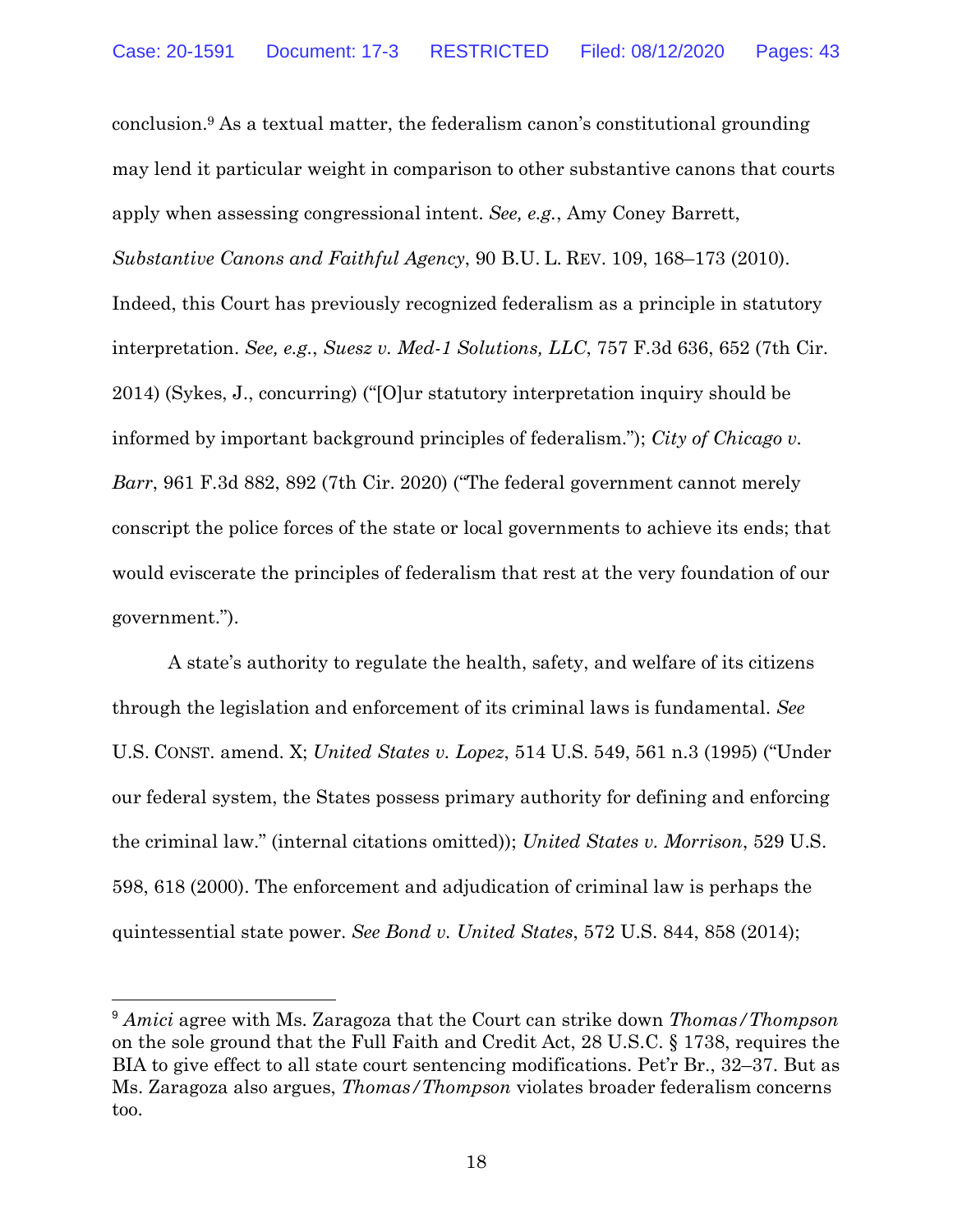*Heath v. Alabama*, 474 U.S. 82, 93 (1985). The modification, adjustment, or alteration of a criminal sentence is therefore precisely the type of reserved power a state possesses to regulate is residents.

Given this well-established constitutional design, Congress must be clear if it intends to alter the balance of power between the federal government and the states. *See Gregory v. Ashcroft*, 501 U.S. at 452, 460 (1991); *DeCanas v. Bica*, 424 U.S. 351, 356–57 (1976), *superseded by statute as recognized in Kansas v. Garcia*, 140 S. Ct. 791, 797 (2020); *cf. Vartelas v. Holder*, 566 U.S. 257, 266–69 (2012) (declining to apply IIRIRA retroactively absent a clear statement to that effect); *INS v. St. Cyr*, 533 U.S. 289, 298–99 (2001) (declining to interpret IIRIRA to strip federal courts of jurisdiction to hear noncitizens' habeas petitions absent a clear statement to that effect). Yet, as discussed above,  $8 \text{ U.S.C.} \$   $1101(a)(48)(B)$  contains no statement—and certainly not an unmistakably clear one—suggesting that Congress intended for immigration adjudicators to disregard a criminal sentence altered by a criminal court. Consequently, when a state court alters a previously imposed criminal sentence—regardless of the reason—that decision must be honored by immigration judges and the BIA.

Congress knows how to include a clear statement to override state criminal processes and has clearly done so in other contexts. For example, the Medicare and Medicaid Patient and Program Protection Act of 1987, for instance, defines the term "conviction" as "a judgment of conviction . . . entered against the individual or entity by a Federal, State, or local court, regardless of whether there is an appeal pending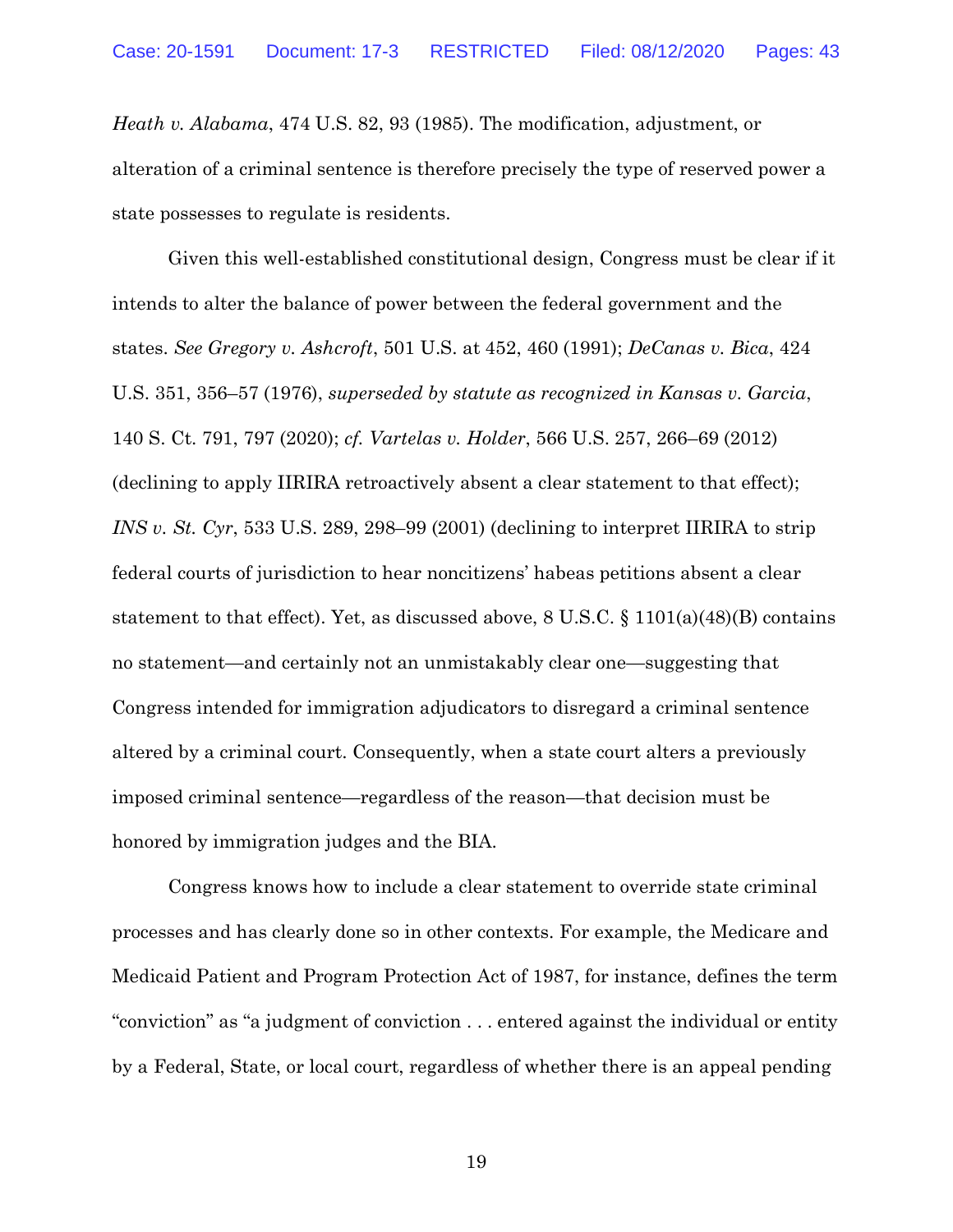or whether the judgment of conviction or other record relating to criminal conduct has been expunged." 42 U.S.C. § 1320a-7(i)(1). Here, Congress declined to craft a statutory provision that would so clearly frustrate a state's ability to regulate its residents, and this Court should therefore conclude that the AG's contrary conclusion is wrong as a matter of law.

\*\*\*

The plain text of  $\S 1101(a)(48)$ (B) unambiguously forecloses the AG's interpretation in *Thomas/Thompson*, as demonstrated above. However, should this Court conclude that the statute is ambiguous, it must resolve any ambiguity in Ms. Zaragoza's favor under the rule of lenity and the presumption against deportation. *E.g.*, *United States v. Shabani*, 513 U.S. 10, 17 (1994) (explaining that the rule of lenity applies when, "after consulting traditional canons of statutory construction, [the court is] left with an ambiguous statute"); *cf. Esquivel-Quintana*, 137 S. Ct. at 1574.

The rule of lenity is a "time-honored" rule of statutory interpretation, *Crandon v. United States*, 494 U.S. 152, 158 (1990), that applies to dual-application statutes like the INA. The Supreme Court has so recognized, explaining that where a statute that has criminal and civil application "lack[s] clarity on [a particular] point," courts are "constrained to interpret any ambiguity in the statute in [the] petitioner's favor" in order to narrow the statute's punitive reach. *Leocal*, 543 U.S. at 11 n.8; *see also Esquivel-Quintana v. Lynch*, 810 F.3d 1019, 1028 (6th Cir. 2016)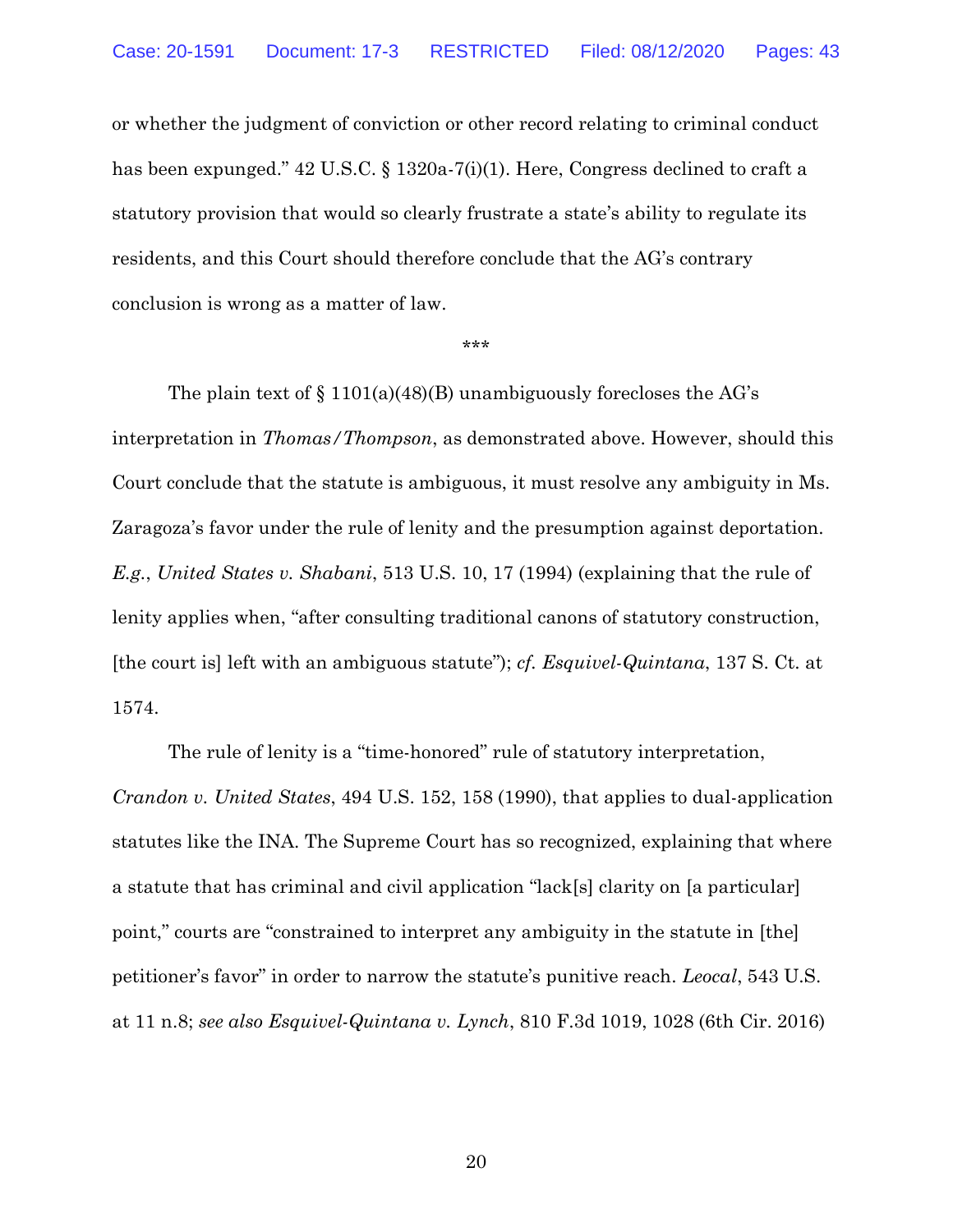(Sutton, J., dissenting in part and concurring in part), *rev'd sub nom. Esquivel-Quintana*, 137 S. Ct. 1562.

Applying the rule of lenity in this case requires the construction of § 1101(a)(48)(B) consistent with the prior agency interpretation dating back decades to *Martin*, as the AG's interpretation in *Thomas/Thompson* broadens the statute's punitive reach. Under the AG's erroneous reading, only a fraction of sentence modifications will be effective for immigration purposes. For instance, even if a sentence is modified for an underlying defect, but the state's record-keeping system does not sufficiently indicate the reason for the vacatur, a noncitizen would be subject to the adverse consequences attached to his original, now altered sentence rather than the only lawful, and operative, modified sentence.

## **2. Even if the** *Chevron* **framework applied, and the Court finds the statute ambiguous, the AG's interpretation in**  *Thomas/Thompson* **is unreasonable**

For the reasons already articulated, the Court should not reach a *Chevron*  step-two analysis. However, were the Court to disagree, it should nevertheless conclude that *Thomas/Thompson* provides an unreasonable interpretation of § 1101(a)(48)(B).

First, the AG's interpretation inexplicably and improperly extends the legislative history behind the definition of *conviction* to the carefully crafted definition of *sentence*, conflating these two immensely distinct concepts. *See Thomas/Thompson*, 27 I. & N. Dec. at 682–83. Findings of guilt are fundamentally different from sentencing determinations. *E.g.*, *State v. Hanes*, 790 N.W.2d 545, 549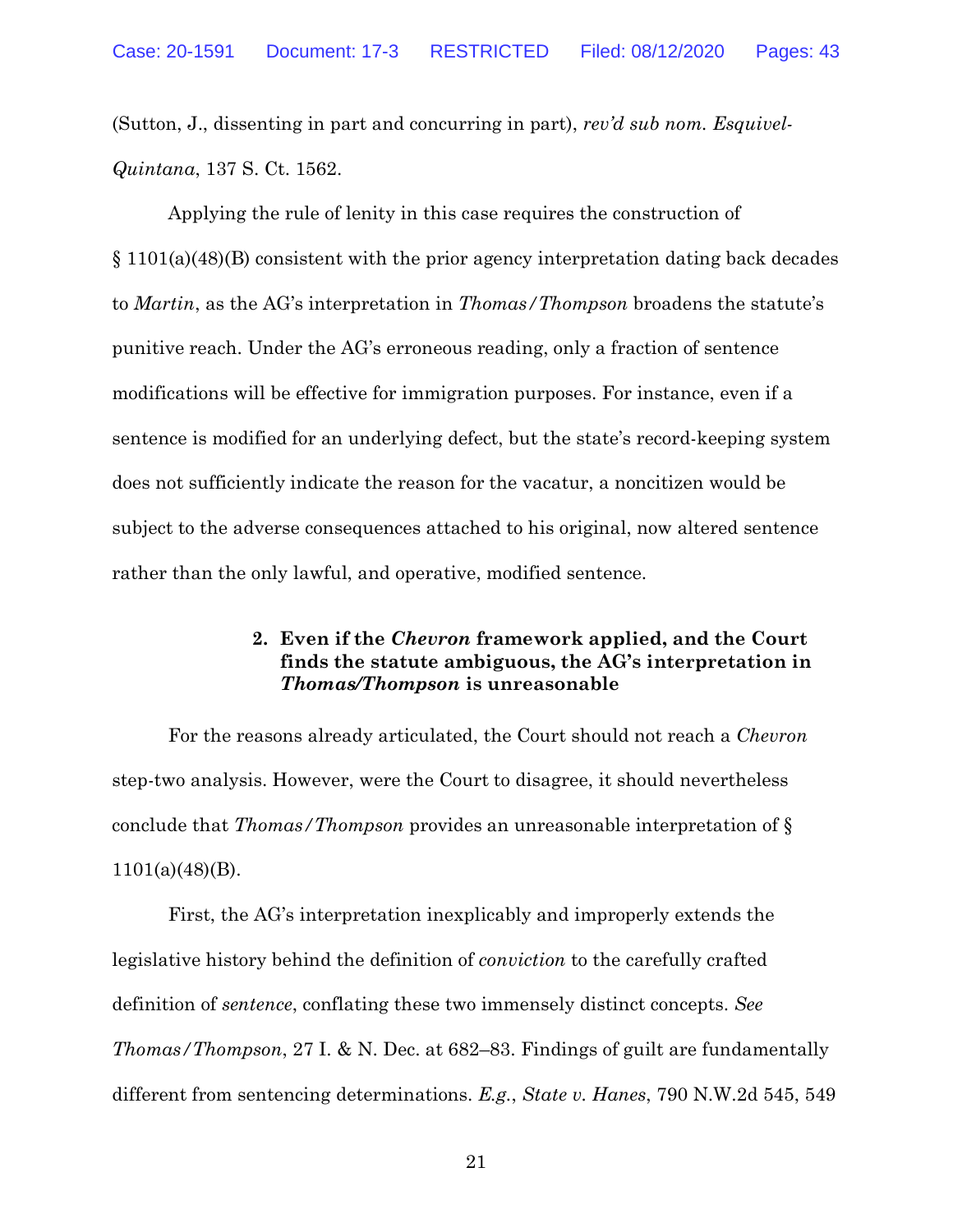(Iowa 2010) ("[P]enalties have nothing to do with the factual determination that a defendant did or did not commit a crime." (citation omitted)); *People v. Farrar*, 419 N.E.2d 864, 865–66 (N.Y. 1981) (distinguishing between the "court's role in sentencing and accepting a plea"). Unlike findings of guilt, sentencing is wholly within the purview of the trial judge, who "must perform the delicate balancing necessary to accommodate the public and private interests represented in the criminal process" and consider "the particular circumstances of the individual before the court and the purpose of the penal sanction, i.e., societal protection, rehabilitation and deterrence." *People v. Karson*, 68 N.Y.S.3d 315, 321–22 (N.Y. Co. Ct. 2017). Congress, of course, is wholly aware of the fundamental difference between convictions and sentences, and nothing in the text of  $\S 1101(a)(48)(B)$  or its legislative history indicates Congress intended to treat these two concepts the same. Yet, by extending the *Pickering* rule regarding convictions to the sentencing realm, that is precisely what the AG's decision mandates.

Furthermore, *Thompson/Thomas* constitutes an unreasonable interpretation of  $\S 1101(a)(48)$  because it requires an immigration agency to perform the role of a state court sentencing judge and act as the ultimate arbiter of what an appropriate criminal sentence should be. For obvious reasons, the agency has traditionally shied away from this role because of the inefficiencies, unfairness, difficulty—and most importantly, impropriety—inherent in conducting pseudo criminal trials in removal proceedings that impugn the legitimacy of state court sentencing decisions. *Cf. Matter of J- & Y-*, 3 I. & N. Dec. 657, 659–60 (BIA 1949)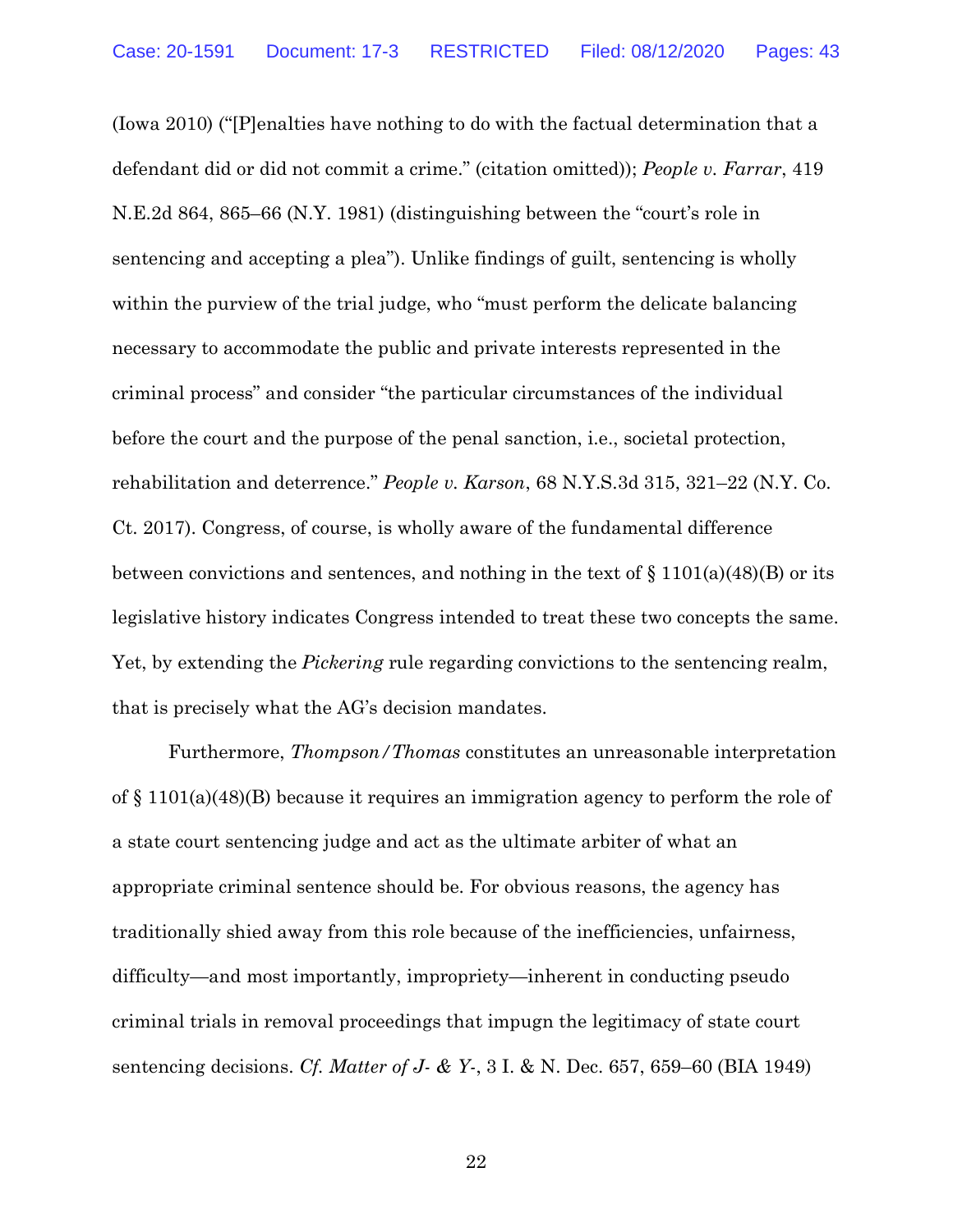(recognizing, since at least the post-World War II era, that state court judgments generally are not subject to collateral attack in immigration proceedings, even when the state court has erred). This difficulty and impropriety is even more stark here because the scope of *Thomas/Thompson*'s holding grievously misunderstands the sentencing exercise. Under the AG's ruling, "[i]f the state court alters a [noncitizen's] sentence *on the basis of something other than a procedural or substantive defect*, then the alteration has no effect and the immigration judge need inquire no further." 27 I. & N. Dec. at 684 (emphasis added). But sentencing judges do not make sentencing determinations based on *one* factor alone. To the contrary, sentencing judges are required to consider a slew of factors, *e.g.*, *Karson*, 68 N.Y.S.3d at 321–22, and "[a] trial judge is not required to enumerate each factor he considered in arriving at the sentence[,]" *see, e.g.*, *People v. Case*, 616 N.E.2d 601, 609 (Ill. App. Ct. 1993). Under the AG's ruling, immigration judges now seemingly have a *carte blanche* to look behind sentencing judgments and determine—without any substantive expertise—whether "something other than a procedural or substantive defect" influenced the criminal law judge's resentencing decision. *Nothing* in § 1101(a)(48)(B) even remotely suggests that Congress intended for the agency to question sentencing judgments or discretion, let alone in such a boundless manner.

## **II.** *Thomas/Thompson* **Cannot Apply Retroactively**

Finally, *Amici* agree with Ms. Zaragoza that the five-factor framework for assessing retroactivity set forth in *Retail, Wholesale & Dep't Store Union v. NLRB*,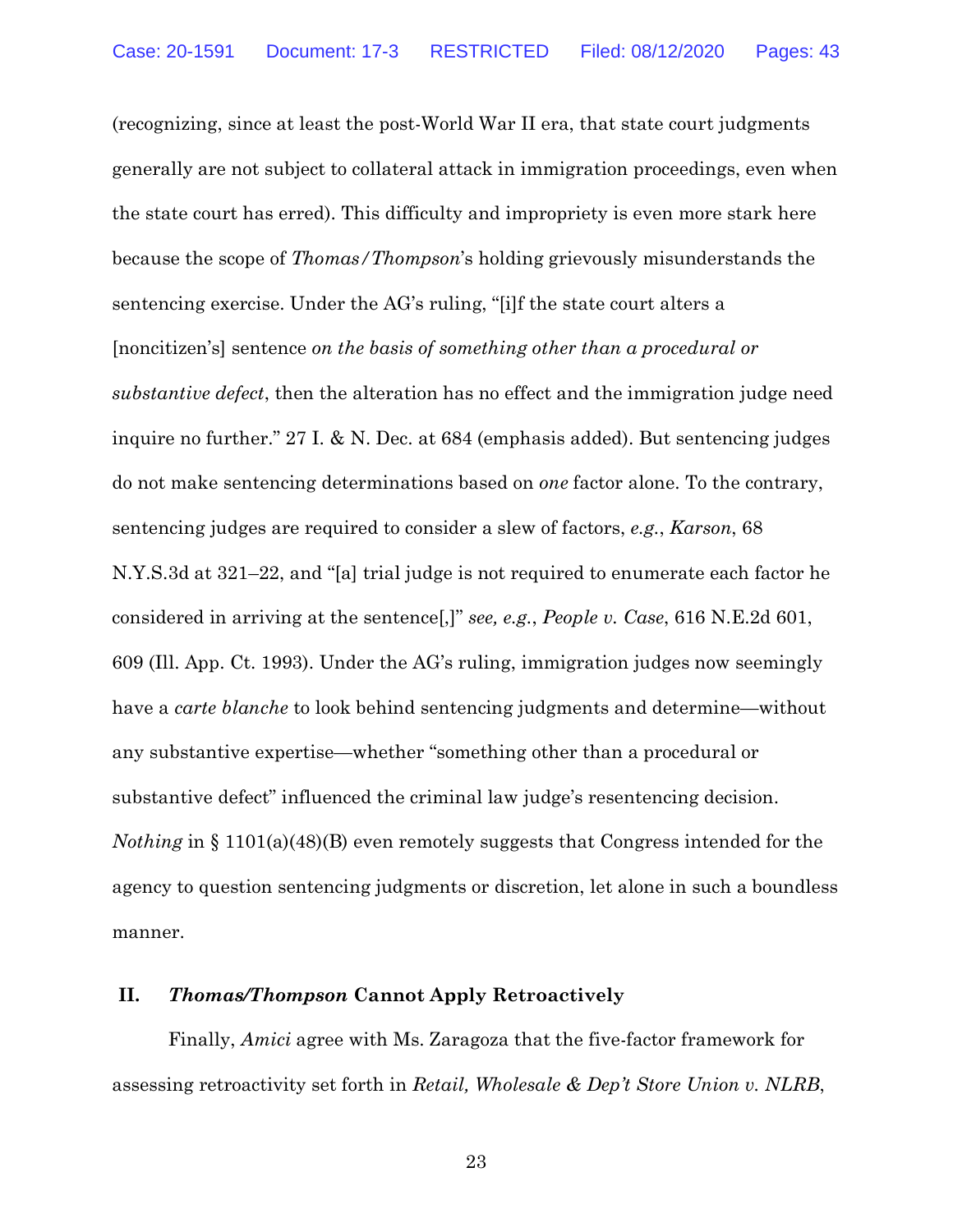466 F.2d 380, 390 (D.C. Cir. 1972) ("*Retail, Wholesale*"), should be applied to her case, and that all five of the factors should weigh decisively against application of *Thomas/Thompson* to her sentence modification. Pet'r Br., 38–43. Here, *Amici* offer additional background about the crucial reliance interests of noncitizens like Ms. Zaragoza—interests that should be of obvious concern in this context, are of particular relevance to the second, third and fourth factors of the *Retail, Wholesale*  test, yet were never identifiably factored by the BIA in her case or by the Attorney General in *Thomas/Thompson*. Pet'r Br., 7.

Here, the second and third *Retail, Wholesale* factors are closely entwined. It was well-settled law before *Thomas/Thompson* that sentence modifications made by criminal courts would be given full legal effect in immigration proceedings, regardless of the criminal courts' reasons for such modifications. *See supra* Section I.A. *Cota-Vargas* and *Song* correctly reaffirmed the BIA's decades-old understanding that state court sentencing orders are due full faith and credit, and correctly treated this rule as a required and long-standing principle that Congress had appropriately baked into 8 U.S.C. § 1101(a)(48)(B). *See supra* Section I.A.

The clarity and unbroken consistency of this long-established rule unquestionably led many individuals to *actually* rely on it when making critical decisions in their criminal and immigration proceedings. Moreover, "the critical question is not whether a party actually relied on the old law, but whether such reliance would have been reasonable." *Velasquez-Garcia*, 760 F.3d at 582. Many noncitizens who might have pursued *other* options towards alleviating the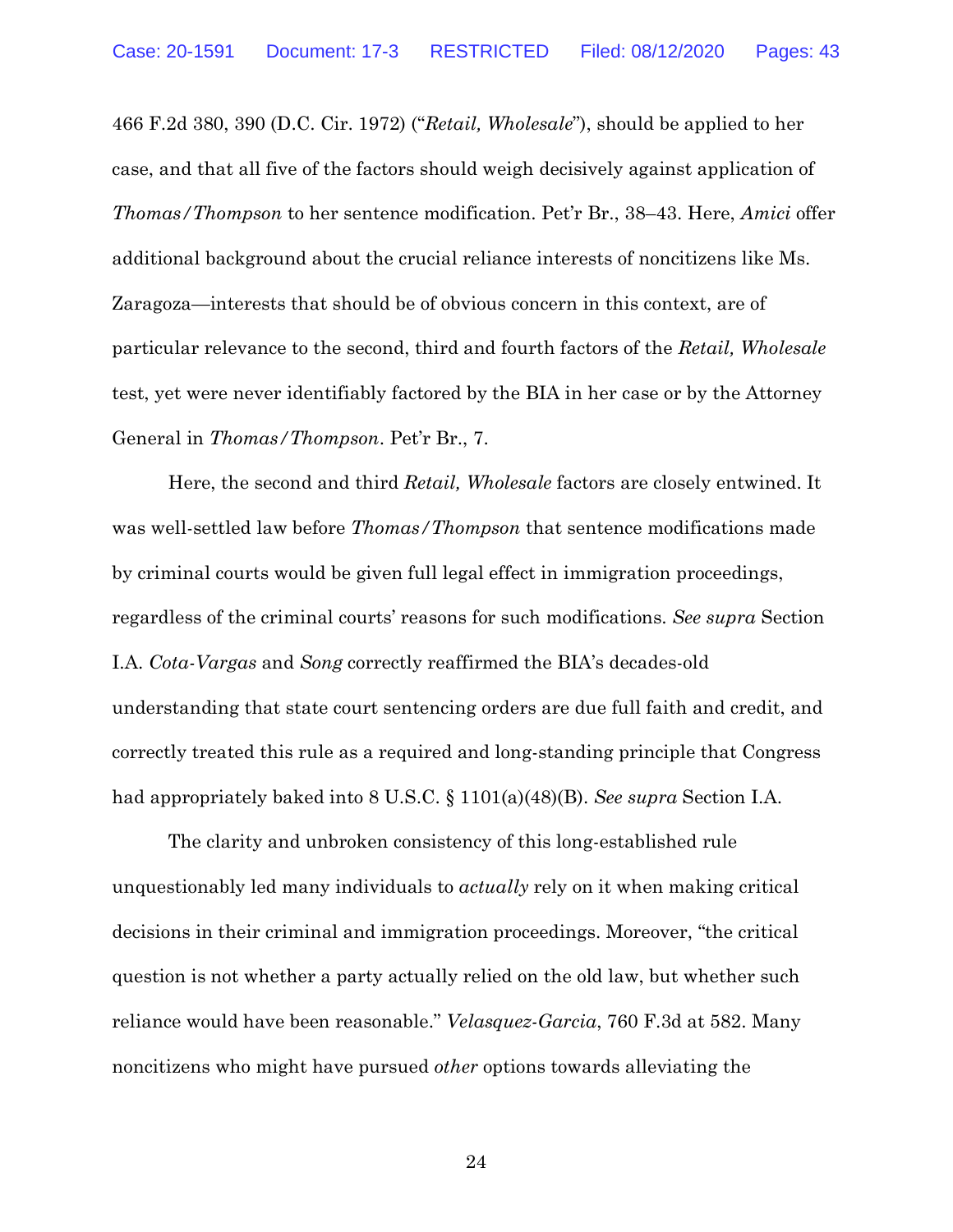immigration consequences of their criminal sentences––including but certainly not limited to the option of filing a more elaborate sentence modification motion fashioned around then-irrelevant *Pickering* standards––of course never pursued other options at all. Instead, they reasonably relied on the simple rule reflected in the statute and unambiguously repeated in agency precedents spanning decades, from *Cota-Vargas* back as far as the 1950s. *See, e.g.*, *C-P-*, 8 I. & N. Dec. at 508.

Before the AG took up *Thomas/Thompson*, there was no reasonable basis to anticipate the misguided rule the agency would adopt and attempt to apply to noncitizens like Ms. Zaragoza. Any reasonably informed attorney, consulted by a noncitizen in Ms. Zaragoza's position, would reasonably have advised that noncitizen that *Cota-Vargas* represented the most straightforward option to achieve an overwhelmingly important objective. Training and leading reference materials used by criminal and immigration practitioners to advise noncitizens expressly characterized the BIA's prior case law as holding that it "w[ould] respect a trial court's reduction of a defendant's sentence even if the judge lowered the sentence for equitable reasons" and that "the immigration fact finder will treat the later sentences as the controlling sentences" if an initial sentence is modified. DAN KESSELBRENNER, LORY D. ROSENBERG & MARIA BALDINI-POTERMIN, IMMIGRATION LAW AND CRIMES 98 (2019 ed.); *see also* IRA J. KURZBAN, IMMIGRATION LAW SOURCEBOOK 344 (16th ed. 2018) (citing *Matter of Song* and *Matter of Cota-Vargas* and advising that an individual will not be considered convicted of an aggravated felony even if their sentence is modified *nunc pro tunc* to avoid immigration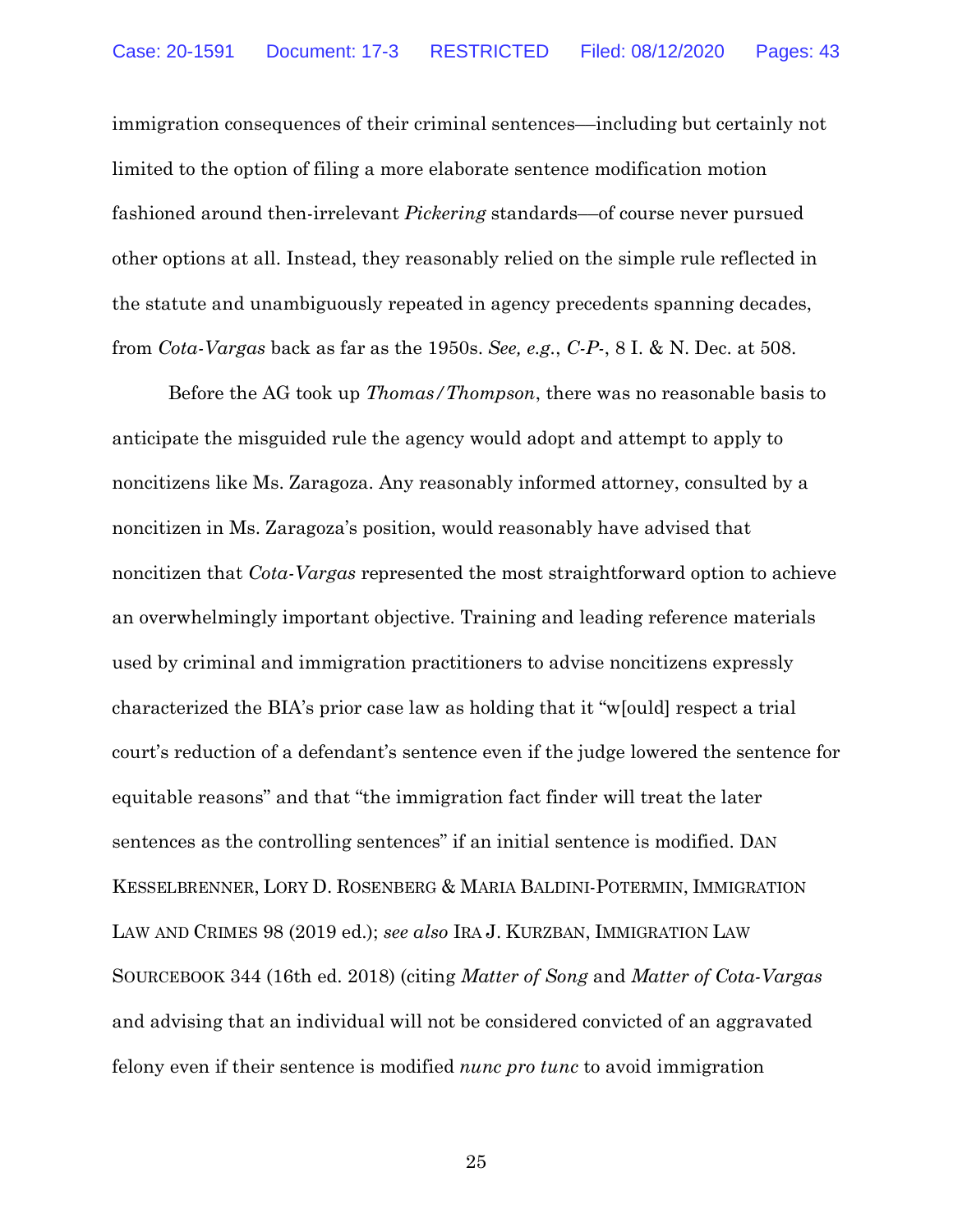consequences); KATHERINE BRADY & DAN KESSELBRENNER, GROUNDS OF DEPORTABILITY AND INADMISSIBILITY RELATED TO CRIMES 4 (2012) (emphasizing the BIA's differing standards for the validity of vacaturs and sentence modifications and noting that immigration authorities "must respect a sentence reduction" made for any reason).

The extreme burdens that retroactive application of *Thomas/Thompson* will inflict with respect to the fourth *Resale, Wholesale* factor are equally clear. The Supreme Court has long recognized that "deportation may result in the loss 'of all that makes life worth living.'" *Bridges v. Wixon*, 326 U.S. 135, 147 (1945) (quoting *Ng Fung Ho v. White*, 259 U.S. 276, 284 (1922)). It is a "particularly serious penalty" that it will often exceed in severity any harms imposed by an underlying criminal sentence. *Lee v. United States*, 137 S. Ct. 1958, 1968 (2017) (citing *Padilla v. Kentucky*, 599 U.S. 356, 365 (2010)). Indeed, deportation is so uniquely harmful that it triggers special constitutional safeguards for noncitizens in criminal proceedings themselves. *Id. Mellouli v. Lynch* acknowledges that the outsized burdens associated with deportation are what drive many noncitizens in their legitimate pursuit of "safe harbor" pleas that allow them "to anticipate the immigration consequences" and avoid "the risk of immigration sanctions." 135 S. Ct. 1980, 1987 & n. 5 (2015) (internal quotations and citations omitted). These Supreme Court decisions give proper weight to the extraordinary burdens inflicted by deportation, and this underscores the corresponding gravity of the reliance interests that countless noncitizens like Ms. Zaragoza, Mr. Thomas, and Mr. Thompson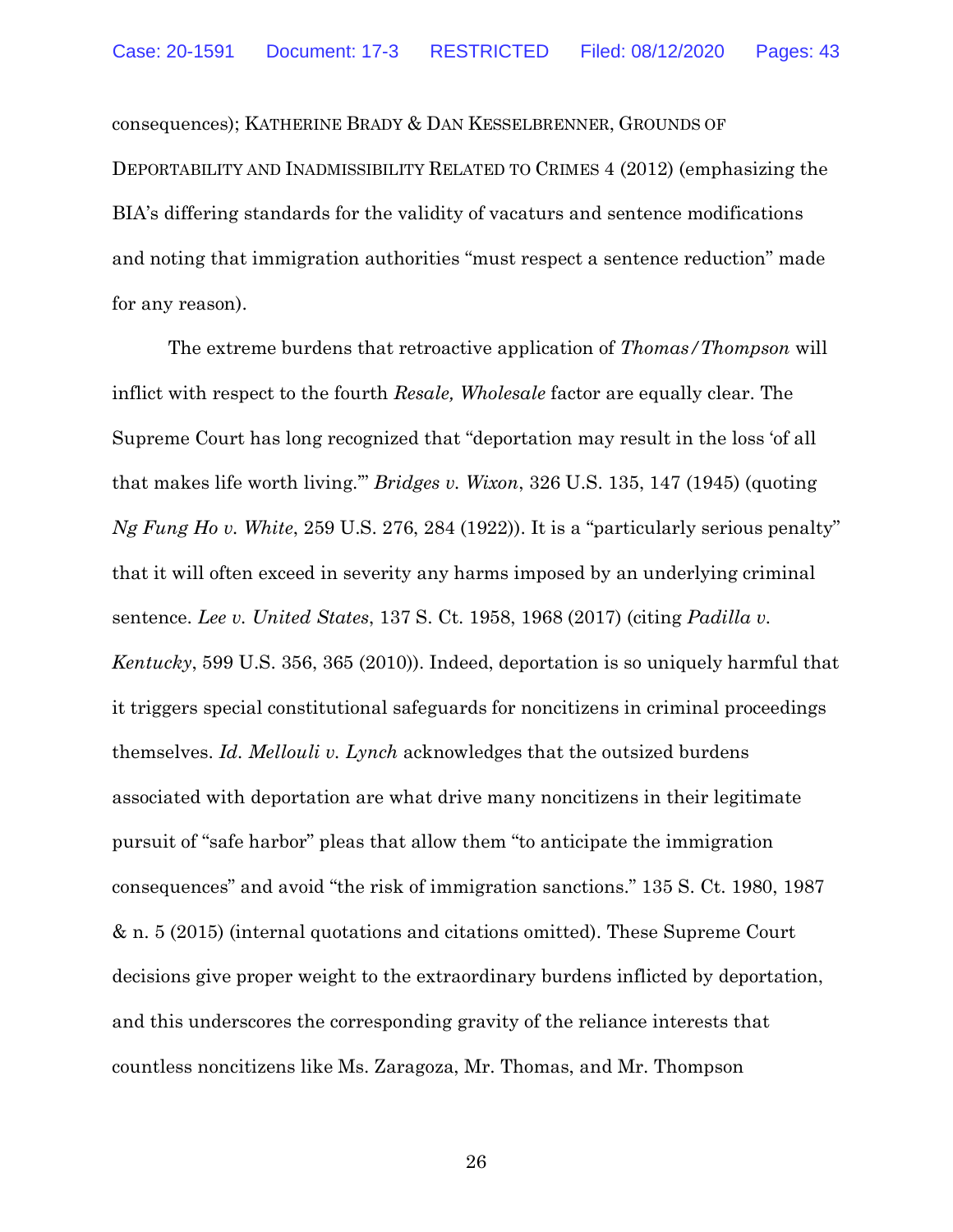reasonably placed in the long-established and legally correct rule *Cota-Vargas* confirmed with respect to criminal sentence modifications.

Allowing retroactive application of *Thomas/Thompson* would negatively burden large categories of noncitizens in a variety of ways that "commonsense . . . considerations of fair notice, reasonable reliance, and settled expectations[,]" cannot possibly allow. *Velasquez-Garcia*, 760 F.3d at 579 (internal citations and quotations omitted). Countless lawful permanent residents previously assured that a criminal sentence modification negotiated in good faith with a state prosecutor would allow them to go on with productive lives in this country, continue raising their families, and eventually seek full U.S. citizenship, will instead––overnight––become aggravated felons with no eligibility for relief from removal. Many others, like Ms. Zaragoza, who were reasonably promised that they would be eligible to benefit from humanitarian relief such as cancellation of removal, will learn that the promise has been revoked. *See* 8 U.S.C. §§ 1227(a)(2)(A)(iii), 1229b(a)(3)).

Without warning, noncitizens will be rendered ineligible for other discretionary relief, including adjustment of status and waivers of inadmissibility designed to protect victims of domestic violence. *See* 8 U.S.C. §§ 1255, 1229b(b)(2)(A)(iv)) (*see* 8 U.S.C. §§ 1182(a)(2)(A)(i)(I), (II)). Longtime lawful permanent residents will lose the freedom they believed they had to travel abroad without facing removal proceedings upon return to their lives in the United States. Some fleeing persecution will find out that they and their derivative spouses and children have lost eligibility for asylum, *see* 8 U.S.C. § 1158(b)(2)(B)(i)), while others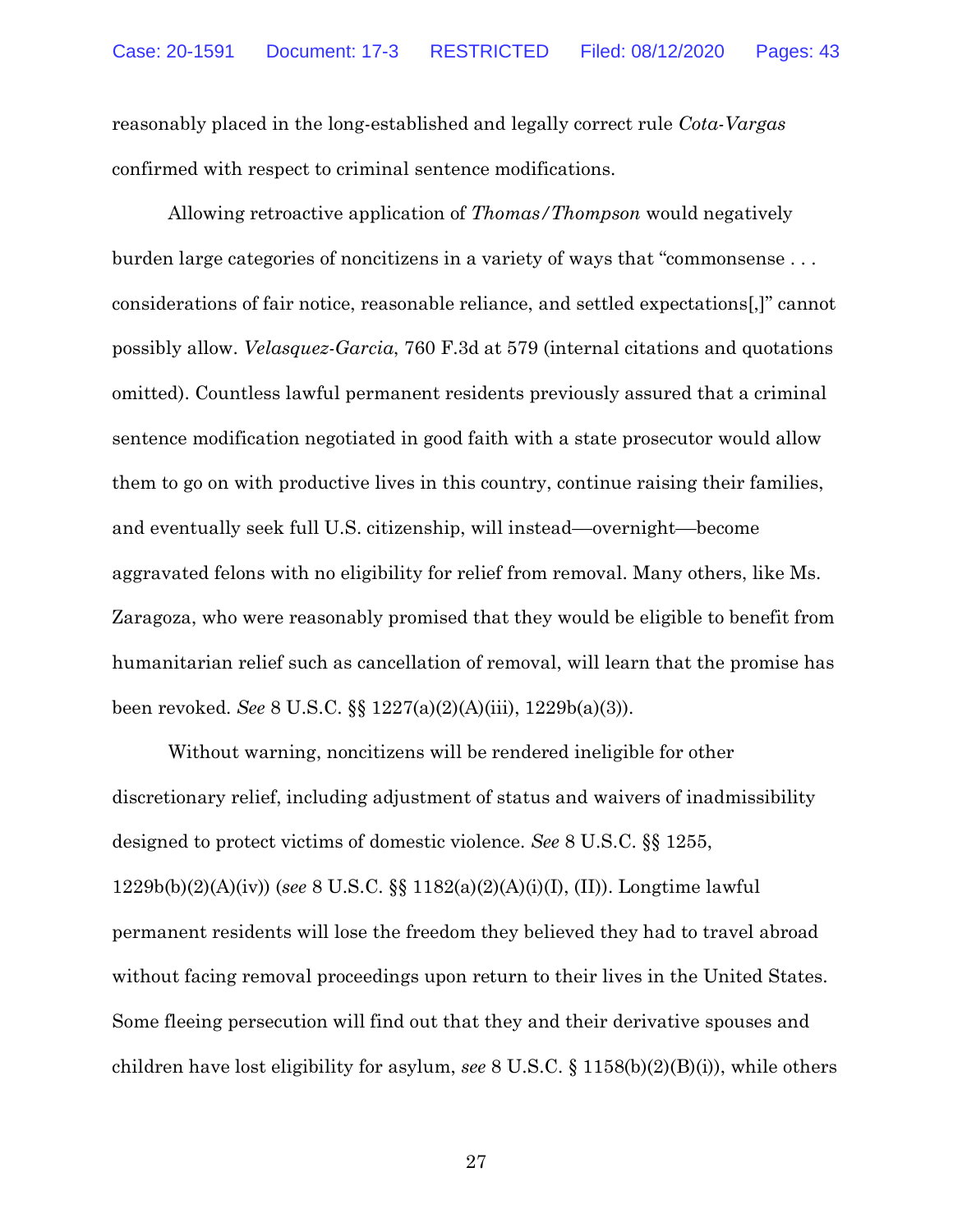will no longer be able to seek withholding of removal to countries where it is "more likely than not" their lives or freedom will be lost. 8 U.S.C. § 1231(b)(3)(B)(ii). For these people and others the "burden is immense[,]" *Velasquez-Garcia*, 760 F.3d at 584. The impact their families will only enhance the unfairness of this retroactive damage. *Thomas/Thompson* must not be given retroactive effect.

#### **CONCLUSION**

The Court should grant the petitions for review.

Dated: August 10, 2020 Respectfully submitted,

/s/ Nadia Anguiano-Wehde Nadia Anguiano-Wehde Benjamin Casper Sanchez  *Supervising attorneys* Seiko Shastri  *Law student attorney* James H. Binger Center for New Americans University of Minnesota Law School 229 19th Avenue South Minneapolis, MN 55455 (612) 625-5515 angui010@umn.edu

Andrew Wachtenheim Immigrant Legal Resource Center 1458 Howard Street San Francisco, CA 94103 (914) 588-3206 awachtenheim@ilrc.org

## *Counsel for Amici Curiae*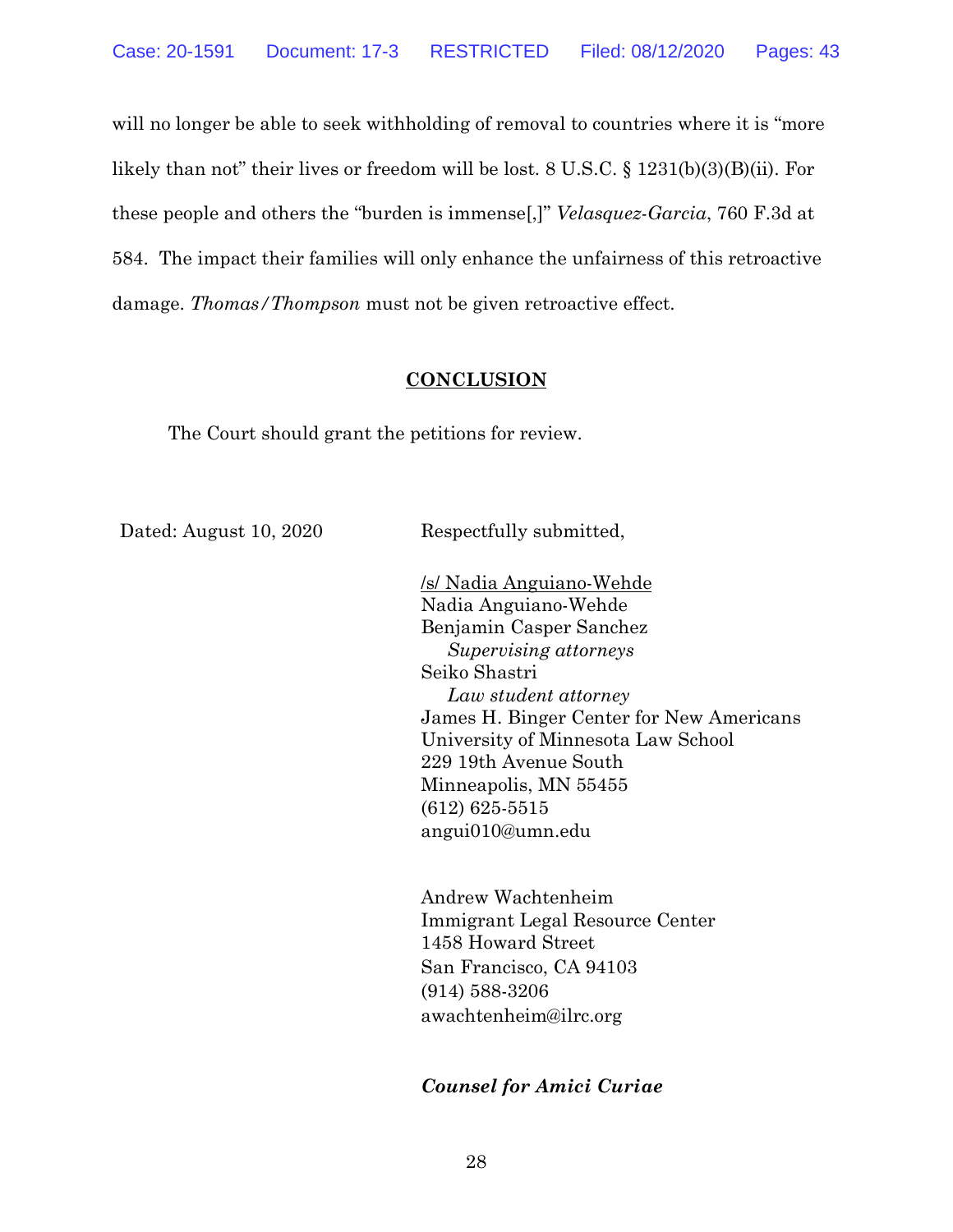## **CERTIFICATE OF COMPLIANCE**

Pursuant to FED. R. APP. P. 32(g)(1) and Circuit Rule 32, the attached brief of amici curiae complies with the typeface requirements of FED. R. APP. P. 32(a)(5) and the type-style requirements of FED. R. APP. P.  $32(a)(6)$  because this document has been prepared in a proportionally spaced typeface using Microsoft Word in 12-point Century Schoolbook font. In addition, the attached brief complies with FED. R. APP. P. 32(a)(7) and Circuit Rule 32 because, excluding the parts of the document exempted by FED. R. APP. P. 32(f), this document contains 6993 words.

Dated: August 10, 2020 /s/ Nadia Anguiano-Wehde Nadia Anguiano-Wehde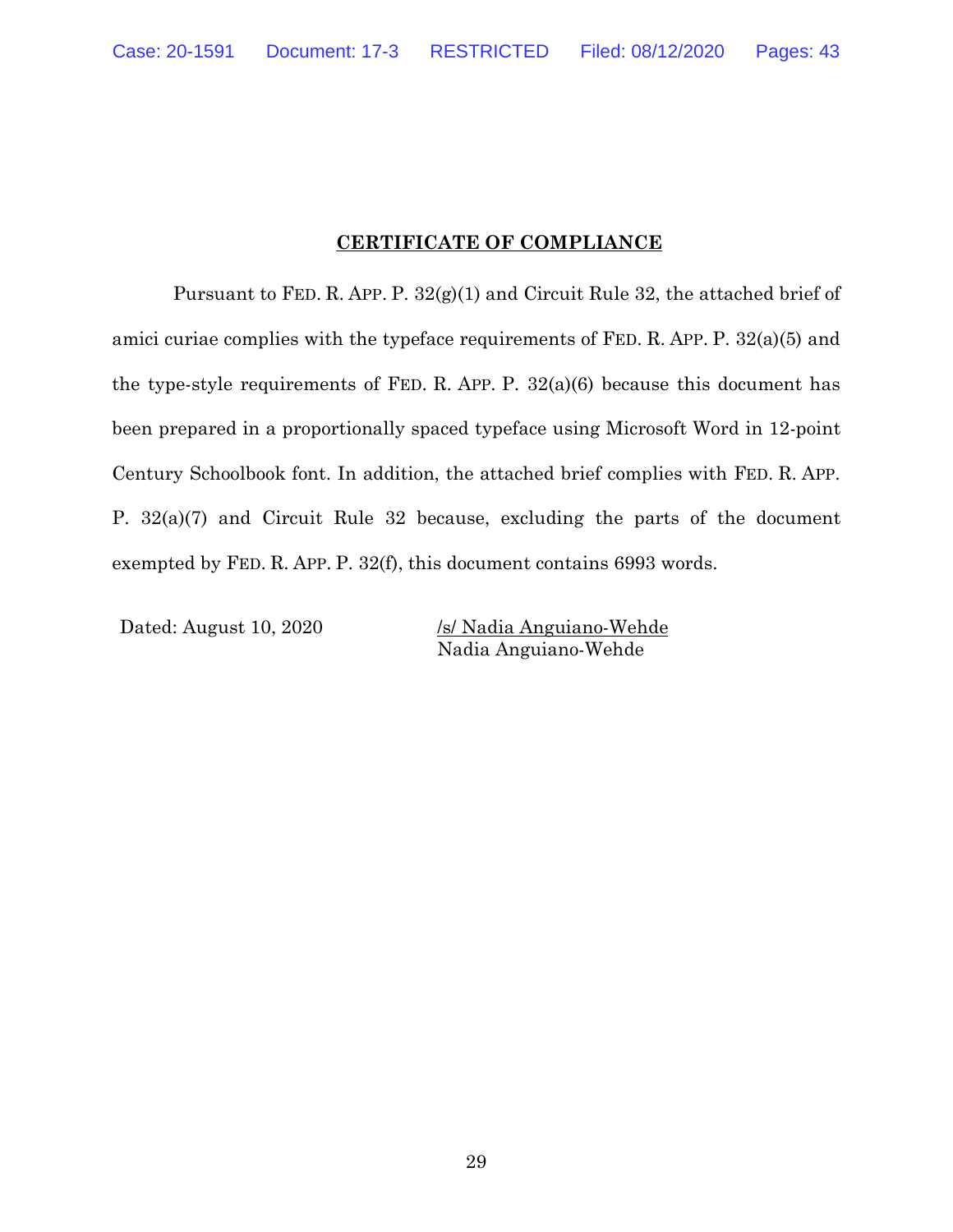### **CERTIFICATE OF SERVICE**

I certify that on August 11, 2020, I electronically filed the foregoing brief of *Amici Curiae* (with corrected pagination to the table of contents) with the Clerk of Court for the United States Court of Appeals for the Seventh Circuit using the CM/ECF system. I further certify that all participants in the case are registered CM/ECF users and that service will be accomplished by the CM/ECF system.

> /s/ Benjamin Casper Sanchez Benjamin Casper Sanchez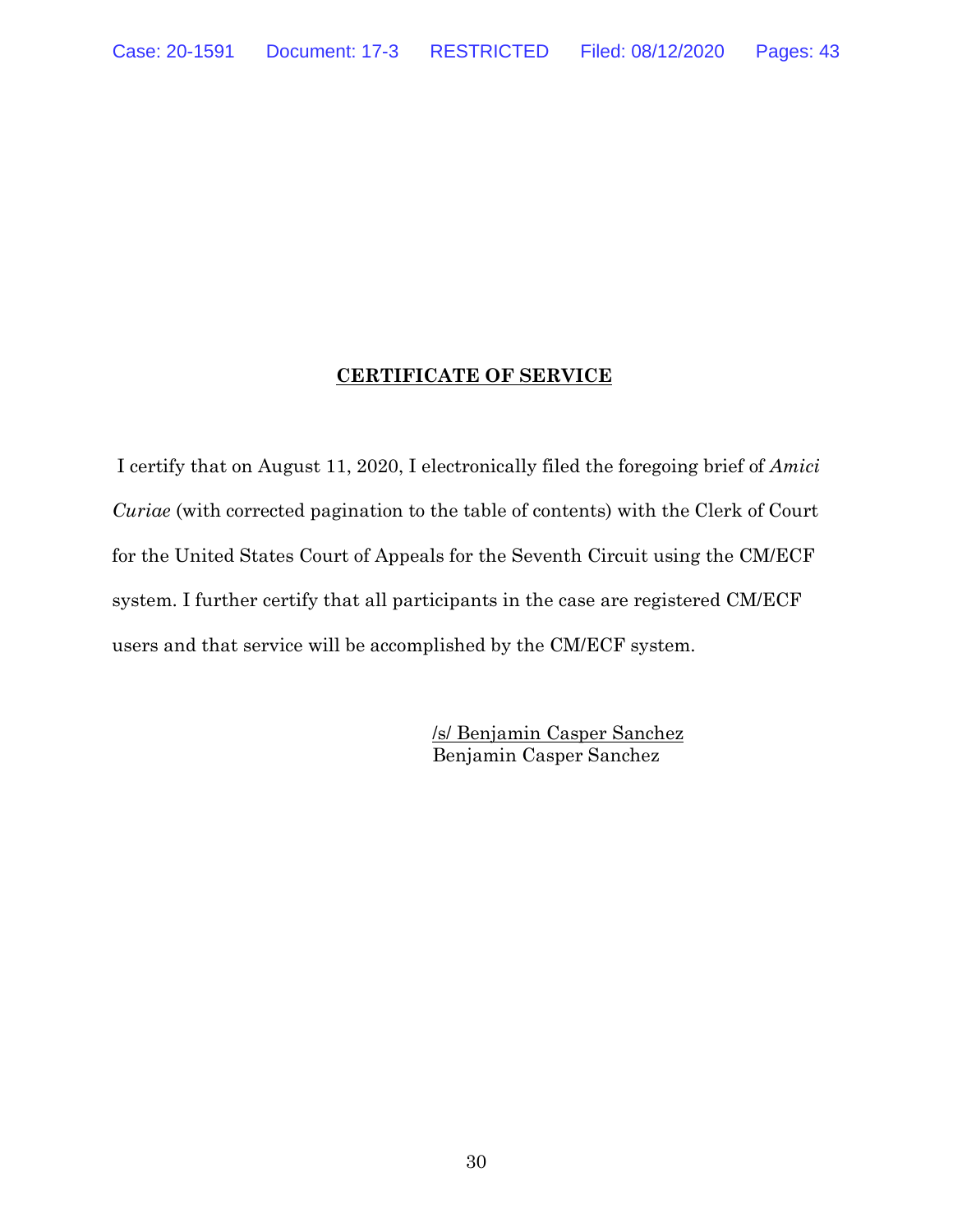#### **ADDENDUM**

#### **Detailed Interest Statements by** *Amici* **Organizations**

**American Immigration Lawyers Association** (AILA) is a national nonprofit association with more than 15,000 members throughout the United States and abroad, including lawyers and law school professors, who practice and teach in the field of immigration and nationality law. AILA seeks to advance the administration of law pertaining to immigration, nationality, and naturalization; and it seeks to facilitate the administration of justice and elevate the standard of integrity, honor, and courtesy of those appearing in a representative capacity in immigration and naturalization matters. AILA's members practice regularly before the Department of Homeland Security and before the Executive Office for Immigration Review, as well as before the United States District Courts, Courts of Appeal, and United States Supreme Court.

**American Immigration Council** (the Council) works to strengthen America by shaping how America thinks about and acts towards immigrants and immigration and by working toward a more fair and just immigration system that opens its doors to those in need of protection and unleashes the energy and skills that immigrants bring. The Council has a substantial interest in ensuring that noncitizens receive the full benefit of state court sentencing modifications and clarifications, as required by the Immigration and Nationality Act.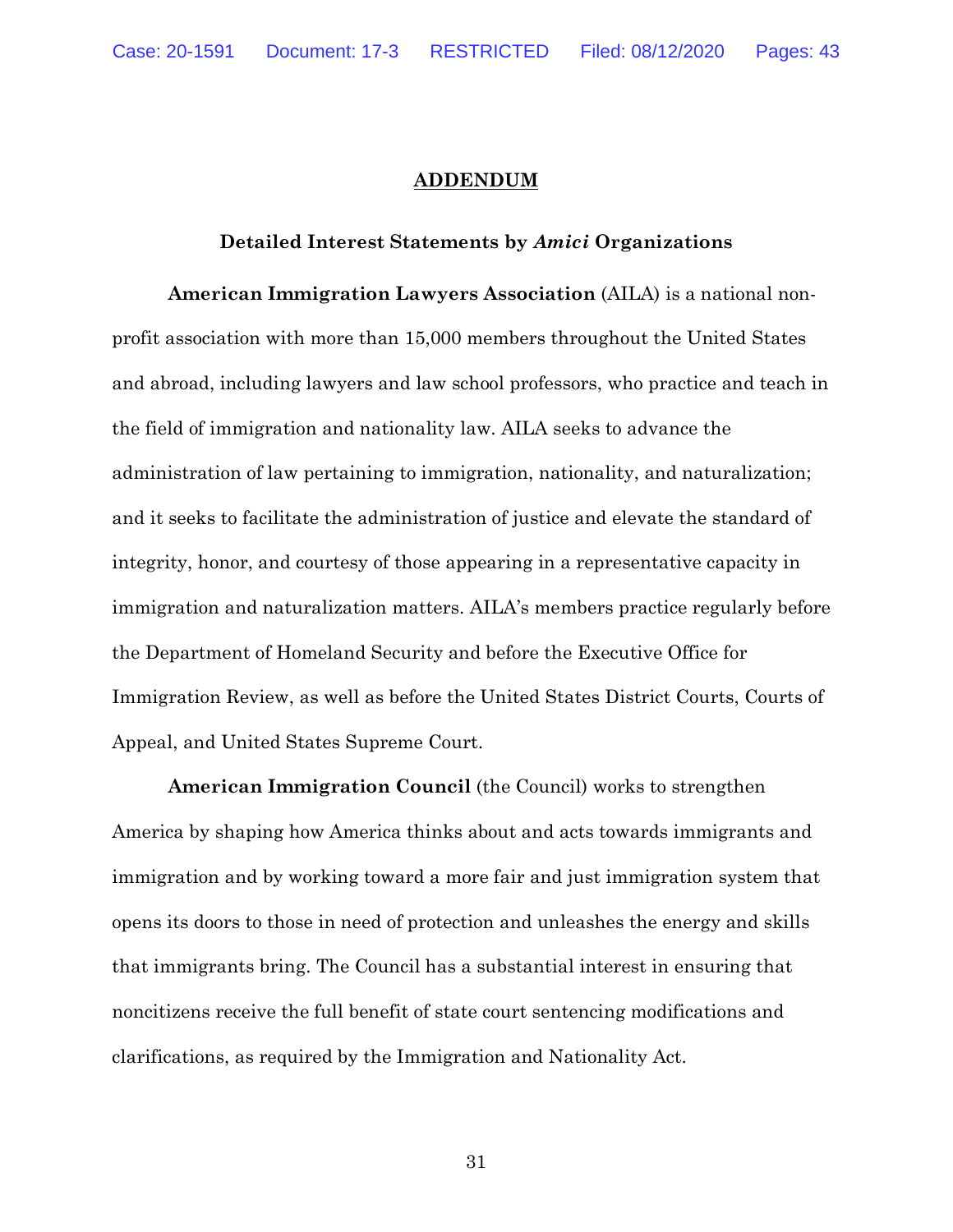**Immigrant Legal Resource Center** (ILRC) is a national non-profit resource center whose mission is to work with and educate immigrants, community organizations, and the legal sector to continue to build a democratic society that values diversity and the rights of all people. The ILRC has a direct interest in this case because it advocates for greater rights for noncitizens accused or convicted under criminal laws, and each year provides assistance to hundreds of attorneys nationally who represent noncitizens in criminal courts, removal proceedings, and applications for naturalization and other immigration benefits.

**Immigrant Defense Project** (IDP) is a not-for-profit legal resource and training center dedicated to promoting fundamental fairness for immigrants having contact with the criminal legal and immigration detention and deportation systems. IDP provides defense attorneys, immigration attorneys, immigrants, and judges with expert legal advice, publications, and training on issues involving the interplay between criminal and immigration law. IDP seeks to improve the quality of justice for immigrants accused of crimes and therefore has a keen interest in ensuring that immigration law is correctly interpreted to give noncitizens the full benefit of their constitutional and statutory rights.

**National Immigration Project of the National Lawyers Guild**  (NIPNLG) is a non-profit membership organization of immigration attorneys, legal workers, grassroots advocates, and others working to defend immigrants' rights and to secure a fair administration of the immigration and nationality laws. NIPNLG provides legal training and technical assistance to the bench and the bar on the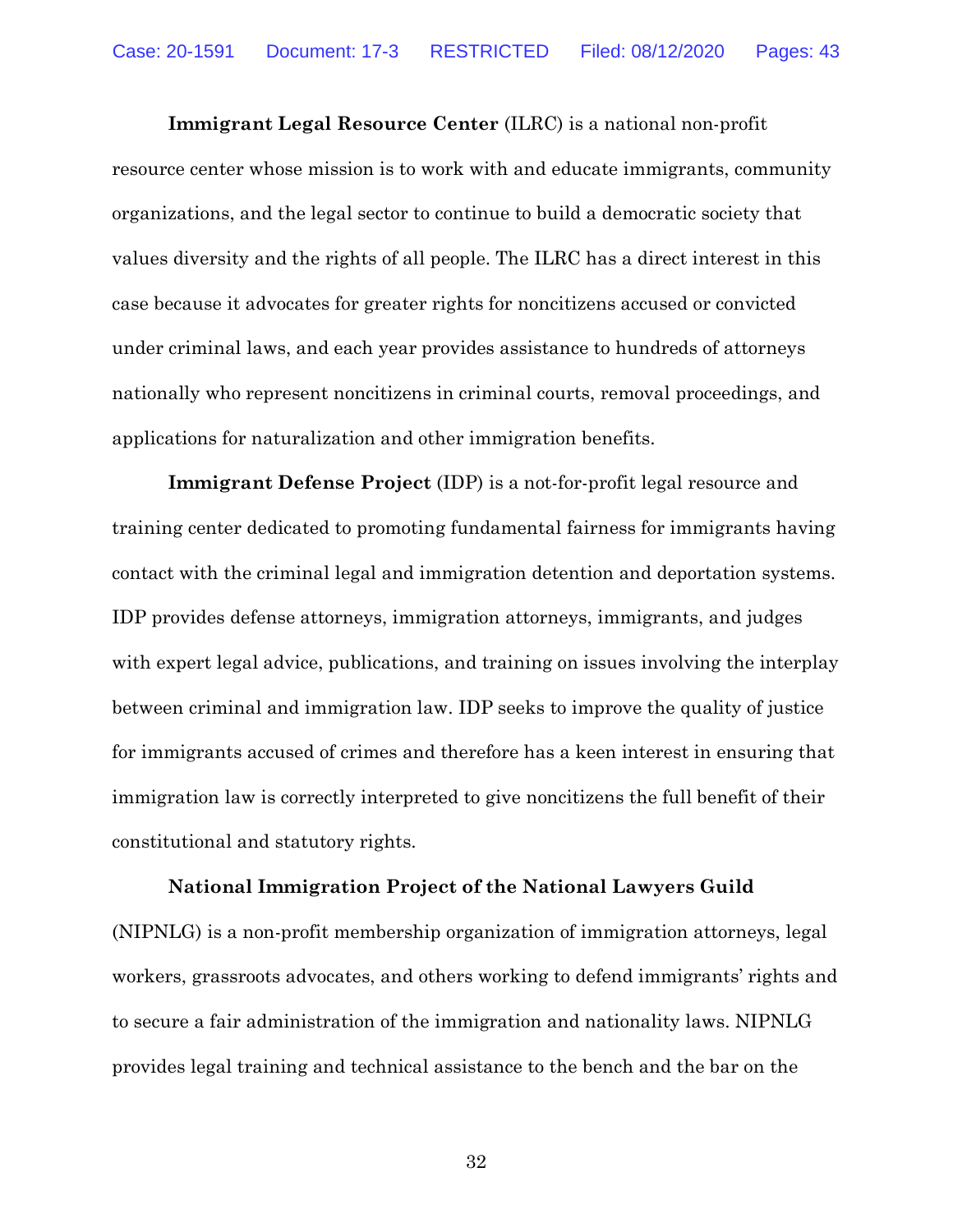immigration consequences of criminal conduct and the rights of noncitizens. It is the author of numerous practice advisories as well as *Immigration Law and Crimes*  and four other treatises published by Thomson Reuters. NIPNLG has participated as *amicus curiae* in several significant immigration-related cases before the Supreme Court, the Courts of Appeals, and Board of Immigration Appeals. NIPNLG has a direct interest in ensuring that the rules governing criminal sentences for immigration purposes are fair and predictable.

**Harvard Law School Crimmigration Clinic** seeks to advance the rights of immigrants who have been impacted by the criminal law system through clinical legal education. The Clinic engages in direct representation, policy advocacy, and impact litigation at the intersection of criminal law and immigration law. The Clinic therefore has a direct interest in the outcome of this case which could have a significant impact on the Clinic's clients.

**National Immigration Litigation Alliance** (NILA) is a non-profit organization that seeks to realize systemic change in the immigrants' rights arena through federal court litigation. NILA engages in impact litigation to extend the rights of noncitizens and to eliminate systemic obstacles they or their counsel routinely face. In addition, NILA builds the capacity of social justice attorneys to litigate in federal court by co-counseling individual federal court cases and by providing strategic advice and assistance to its members. NILA and its members are acutely aware of the serious statutory, constitutional, and retroactivity concerns